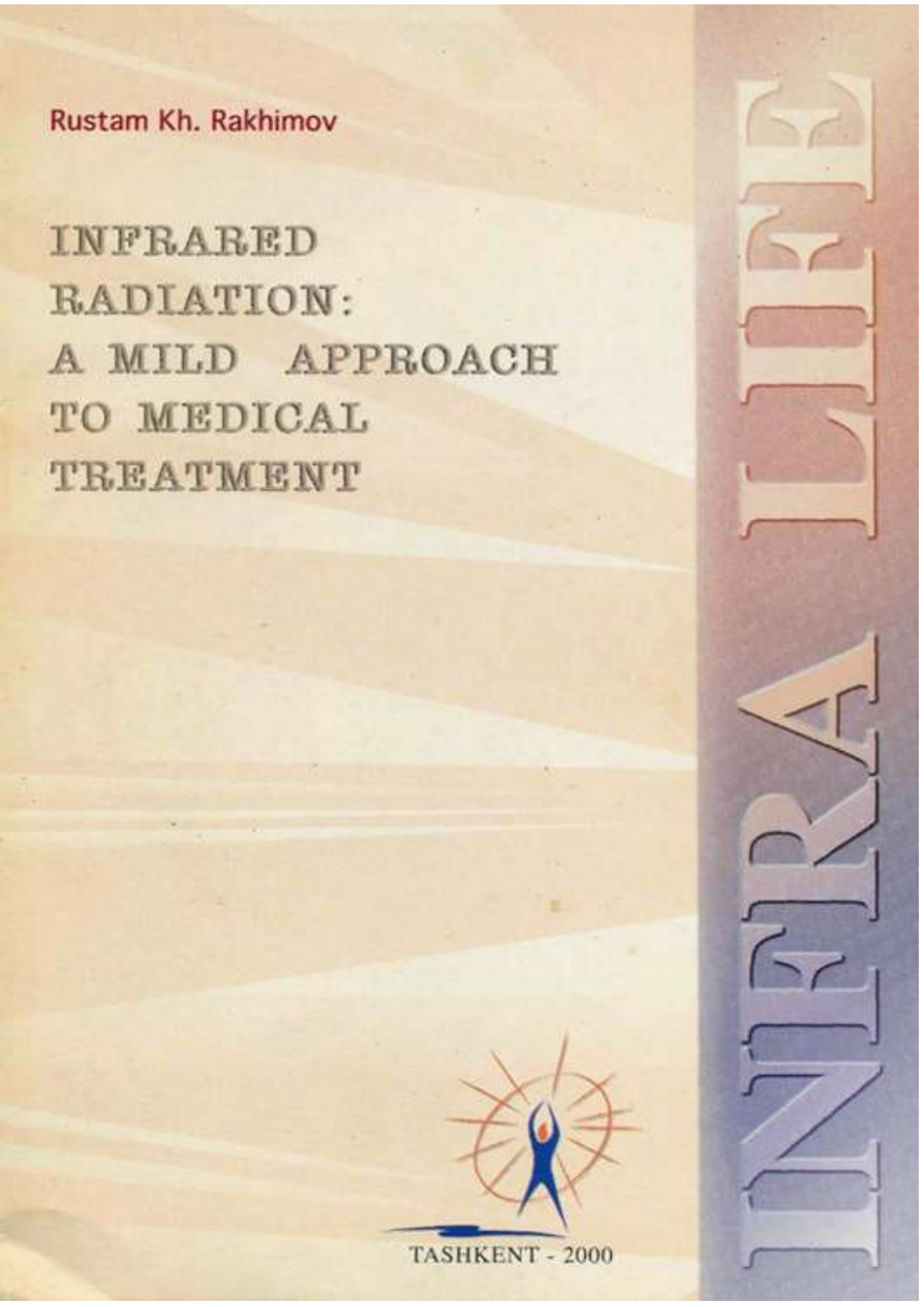## **Rustam Kh. Rakhimov**

# **INFRARED RADIATION - A MILD APPROACH TO MEDICAL TREATMENT**

**Tashkent-2000**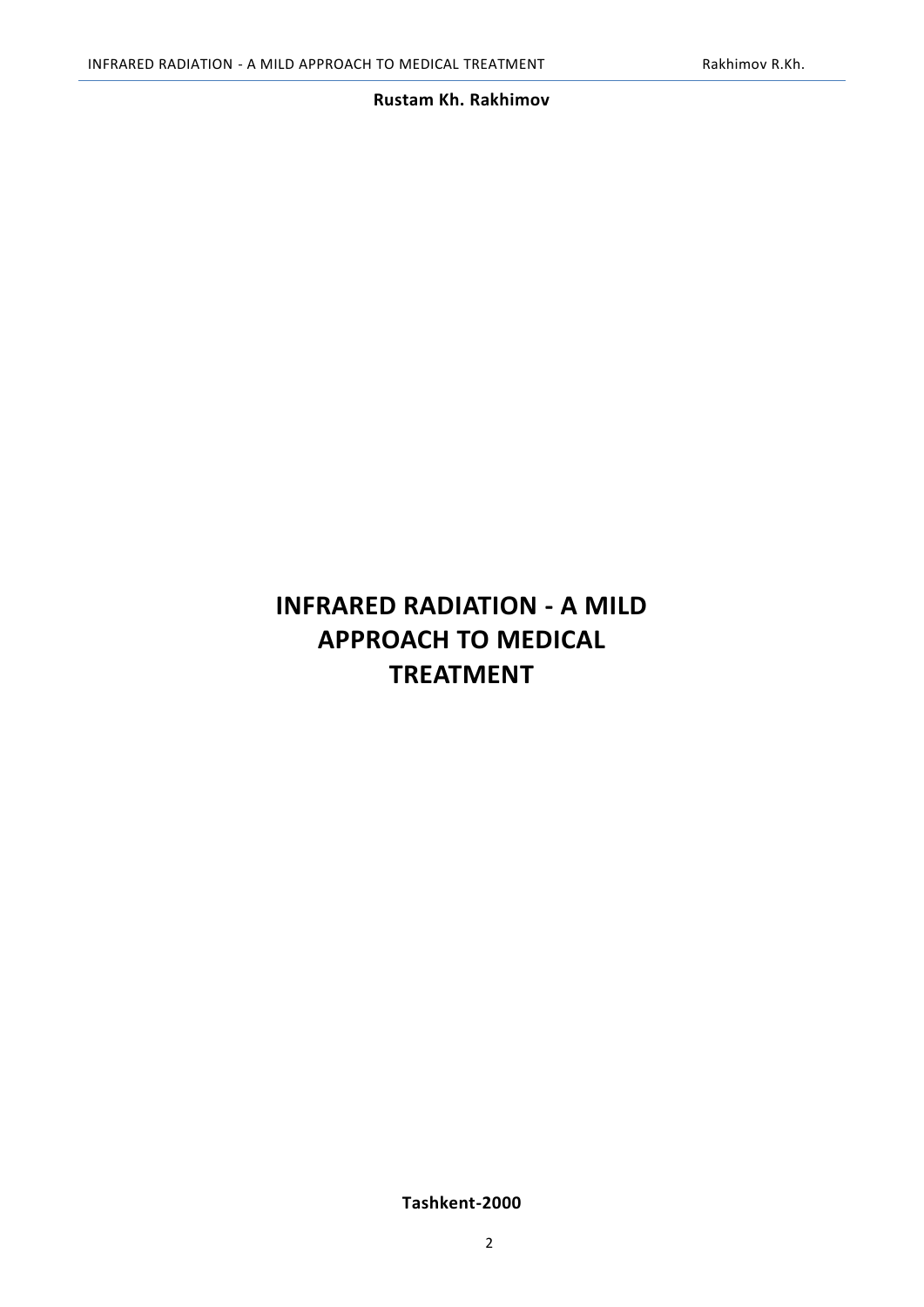UDC 620.22.61.63.57

R. Rakhimov. Infrared Radiation: A Mild Approach To Medical Treatment.

Tashkent: Yangi Asr Avlodi, 2000, 40 p.

The book is intended for a wide readership as an introduction to the world of narrow-range infrared radiation. Using plain language it describes the potential of the new method of therapy. In the last chapter the author gives answers to the questions he is asked most often, which

enables the reader to form a better understanding of the principles of treatment by means of narrow-range infrared emitters.

U. Hakimova, M.D., Editor-in-chief

Reviewers: Academician M. Saidov, Ph.D. Professor A. Vaisov, Ph.D.

Approved for publication by a joint meeting of the Science and Technology Board of the R&D Centre InfraR and the Health Care Centre Kamolot-Salomatlik

> V. Demchenko, Editor B. Bazarov, Painter

© Printing house of the publishing and printing centre Yangi Asr Avlodi Uzbekistan, 2000 ISBN 5-63301155-4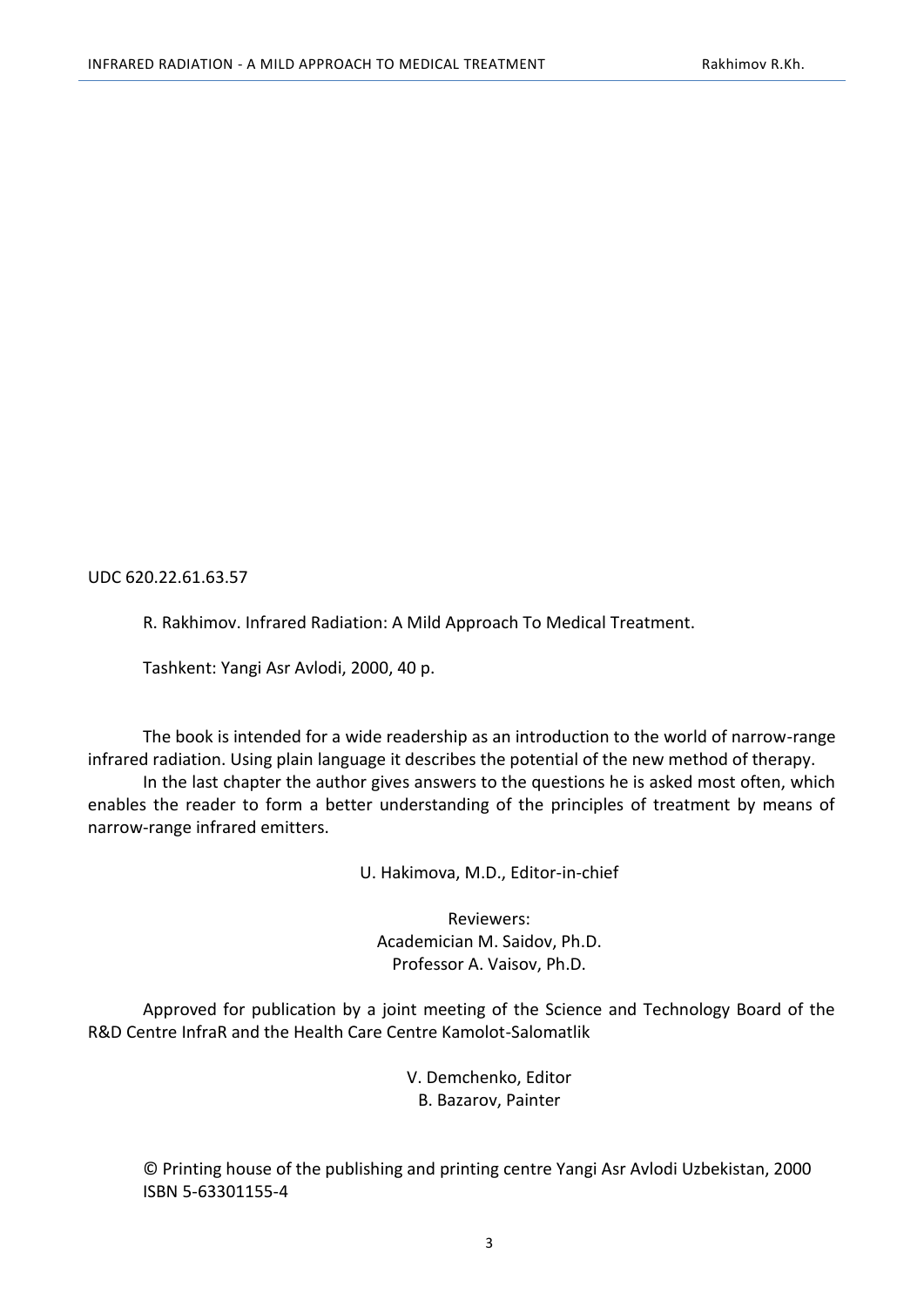Healthy skepticism is my credo, and I think I will be supported by most people who have become wise through experience. This trait is particularly apparent in the people of medical science who deal daily with enthusiasts of myriad newfangled panaceas. Only after thorough indepth investigation of the theoretical background of the process, unique methodology, and, mainly, its striking results, have I understood and can frankly tell others that Rustam Rakhimov invention и a real revolution in medicine. It is impossible to overestimate its value and all its aspects which, to my mind, can be fully revealed, only by several generations of researchers.

Undoubtedly, the significance of this discovery will be fully realized in the coming millennium, and it will occupy a worthy place in the history of human thought. And still it would be irresponsible to wait for this moment without allowing sick people to avail themselves of the opprtunities provided by this discovery.

This booklet will undoubtedly be useful for both researchers and practicing doctors but the main purpose of writing it was to acquaint the public with the idea behind the method.

I believe that most readers are fairly familiar with IR radiation, which is well known and widely used in our everyday life-from transferring heat to dwellings to the remote controls of home electronic appliances.

The know-how of simple generation and mage of narrow spectrum IR-radiation has been devised by the Uzbek scientist Rustam Rakhimov from Tashkent. He is a physicist, chemist and biophysicist, the author of over 200 inventions and 1500 new materials with desired properties. Using oxide ceramic materials as most stable he has developed a number of materials emitting energy in desired ranges. His work on ceramics is a result of his own 30-year research and that carried out by two generations of his teachers.

A person dreams about health. A doctor dreams about having an ideal means that will combat many illnesses without having side effects. The method of treatment proposed by R. Rakhimov is based on using far IR-radiation which is in resonance with the processes to be normalized. This method is effective and has no adverse consequences. Narrow spectrum IR emitters have made it possible to cure many diseases, including those considered incurable before.

The method of treatment is undergoing approbation in the clinics of Germany, the Republic of Korea, Estonia and Georgia. A network of similar clinics has been set up in Uzbekistan. More clinics are ready to be launched in the USA, Japan, Thailand, India, Vietnam. The method has abo been approved for use in the Penawar clinic in Malaysia. Hundreds of patients who lost all hope of being cured have restored their health. High performance of IR-emitter treatment has resulted in a growing network of similar clinics spreading all over the country.

Knowledge is said to be a weapon. Knowledge of the capabilities of Rakhimov's method is a shield needed by anyone. I recommend reading this brochure to all interested in their own health and the health of their beloved and dearest people.

*Doctor Abdulla Zawawi*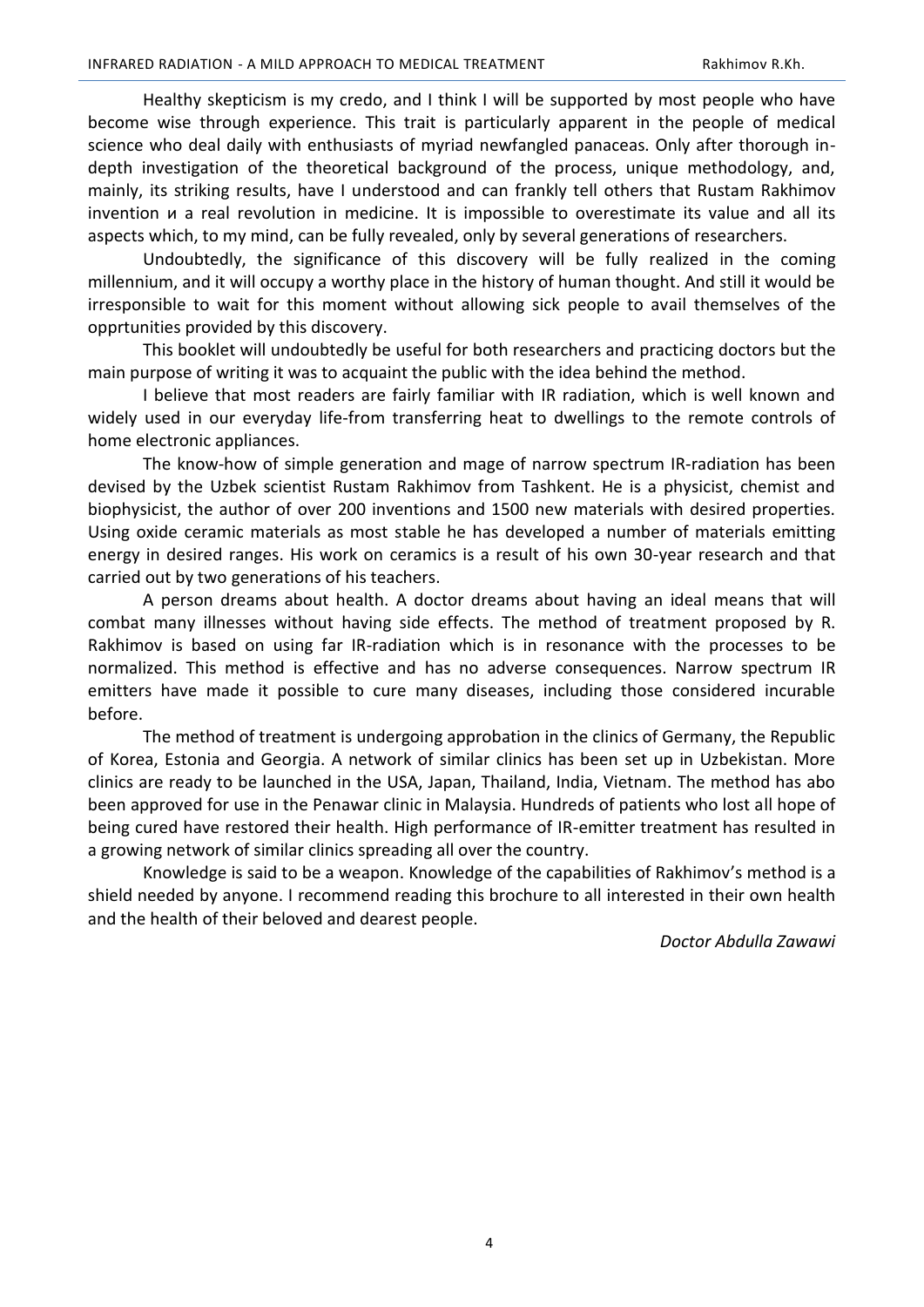#### **AUTHOR'S FOREWORD**

<span id="page-4-0"></span>We arbitrarily classify science into chemistry, physics, biology, medicine, and these further into smaller disciplines. But nature does not care what we call its laws. It uses them as it sees fit. Even in elementary physics we have to make a number of assumptions and simplifications and create ideal models in order to establish this or that law. The technique makes it possible to form a better understanding of the process, but simplifies it so much that actual systems cannot be fitted into our calculations, and we have to make corrections by introducing various coefficients and functions.

Scientific quest usually takes several routes. As the knowledge base built up, research in each area of human endeavour became increasingly deeper, and the procedures grew more and more sophisticated and specialized. The number of objects also grew exponentially. As a result, science kept splitting into numerous narrow fields, but a more extensive body of knowledge enabled new laws to be discovered which would have been extremely difficult to grasp without this separation. Thus, using in vitro techniques in immunology has produced really epoch-making results; however, they have their limitations. It should always be borne in mind that the living organism, by means of its regulatory mechanisms, can both replenish the necessary substances by speeding up metabolic processes and triggering specific reactions that result in formation of substances that help to normalize homeostasis, and eliminate metabolic waste products.

The same applies to medicine. We can regulate processes at a hormonal level, at the level of microorganisms, enzymes and other catalysts such as vitamins and trace nutrients, but tend to forget that, in the final analysis, the metabolism of the living organism is made up of parallel and sequential chemical and photochemical reactions. Ensuring that they are in step is a decisive factor in maintaining homeostasis and providing an adequate response to a changing environment. Cancerous processes are at the same time chemical ones and obey their own regulatory factors such as the number and type of radicals, competing and inhibiting reactions, and so on. Such radicals usually have extremely high activation energy for recombination, which is why they are "immortal".

There is no denying the role of the genetic factor. But this is the ability of the body to carry out a complex of specific processes. Here is a simple example. The presence of a high concentration of ions of mercury or another heavy metal in the body results in sure death, no matter what the genetic factor is. Dioxin also affects all levels of regulation. All these processes occur via elementary chemical processes. In other words, a disturbance at the level of elementary chemical reactions results in changes at all the other levels and, vice versa, disturbances at higher levels are at the same time disturbances at the level of chemical processes. For example, smoking greatly increases the risk of developing cardiovascular diseases for the simple reason that haemoglobin forms an insoluble compound with carbon monoxide which is deposited on vascular walls. And tobacco smoke contains more than 1,500 toxic compounds, of which carbon monoxide is by no means themost harmful.

Cancerous processes can have external or internal causes on which the genetic factor has little effect. Thus, V.A. Chaklin in his books Quest for the Mystery and Quest for the Mystery Continues gives statistics on the dependence of types and incidence of cancer on the way of life and customs of various peoples. On the other hand, the cancerous process can be stopped by doing away with (eliminating or recombining) radicals with high activation energy. In. this case it does not matter how they have formed in the body: produced by oncoviruses, exposure to ultraviolet and other types of radiation; oxidative stress, organic poisons such as dioxin or butyphos, heavy metal ions, impaired blood circulation, and so on. In other words, if we have a system that enables us to control processes at the molecular level we can restore homeostasis.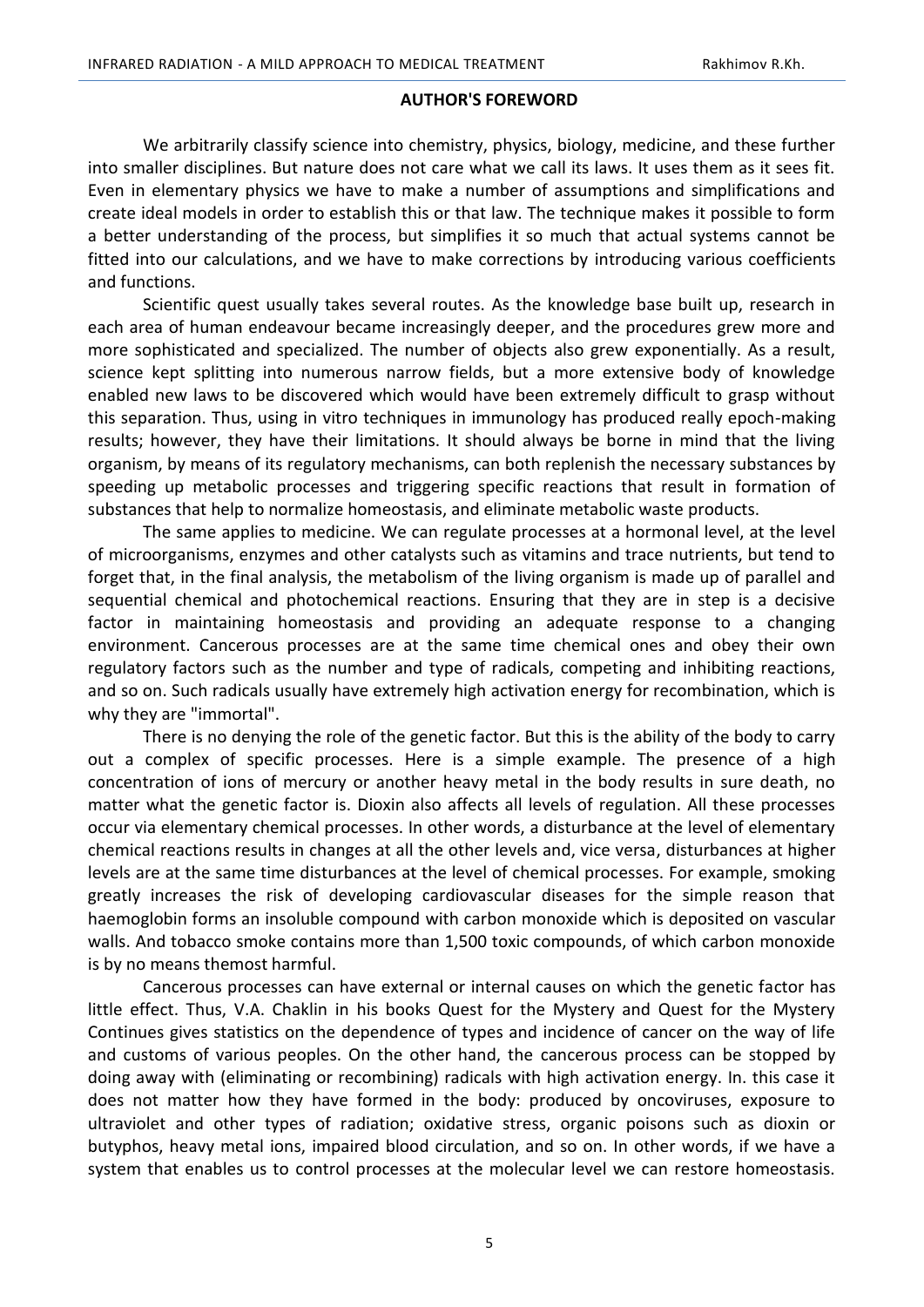Moreover, if we pin down the root cause of the illness and eliminate it, the success of the treatment can be guaranteed.

For many years it was thought that the main cause of myocardial infarction was hypoxia resulting from, atherosclerosis. But numerous studies have revealed that an increase in oxygen partial pressure, together with eliminating the hypoxia, speeds up the reaction of peroxide oxidation of lipids. This also results in formation of free radicals that greatly increase energy consumption and cause disintegration of the cell membranes. This is the main cause of myocardial infarction. To stop the process, it is necessary to control the reaction of peroxide oxidation of lipids. Although antioxidants are now in the lime-

light, one can take them as much as one likes without the slightest effect. This usually results from impaired blood circulation or a changed composition of the intestinal microflora, which provides structural and energy-rich materials, vitamins, other nutrients, antibiotics and so on. If the microflora cannot ensure their absorption, even with a surplus of, say, vitamin A or other vitamins in the food the person will develop severe vitamin deficiency.

Countless examples could be given of processes getting out of whack at an elementary molecular level. It is important to bear in mind that any biological process, even the most complex, is ultimately a chemical one. These processes should be synchronized with each other as to both types and kinetic parameters. The body's regulating mechanisms make it possible to control these chemical and photochemical processes, but the body, as any system, has limitations. In this case it is necessary to help it exactly at the molecular, chemical and photochemical levels of metabolism. The therapy method being proposed that is capable of destroying pathogenic microorganisms including viruses, eliminating disturbances in metabolic processes, recombining free radicals with high activation energy, controlling reactions of peroxide oxidation of lipids, and normalizing the hormonal balance in the body, will prevent many diseases and allow one to live a full life.

#### **MECHANISM OF IR-EMISSION**

<span id="page-5-0"></span>It is known that light is emitted in photons. Under the condition of Bohr frequency, when the atom changes the energy, the difference  $\Delta E$  is released as a photon with frequency *v*. Quantum energy of a photon depends on a wavelength of light pursuant to an equation  $\Lambda$ E=hv=hc/ $\lambda$ 

where

h - Planck constant (1.58 x 10<sup>-34</sup> cal .sec or 6.626 x 10<sup>-34</sup> J-sec)

v - radiated frequency,

с - speed of light in vacuum,

 $\lambda$  - wavelength of light.

The shorter the wavelength, the higher the energy. For example, one mole (6.02 x 10<sup>23</sup>) of red-light photons (the wavelength 635 nm) contains approximately 45 kcal of energy.

Light absorption is the first step in any photochemical process. When the photon is absorbed, the electron becomes energetic enough to jump from the internal orbit into the external one. As a result, the molecule becomes "excited".

Due to a restricted number of orbits having the special energy level, on which electrons can exist, any given atom or molecule can absorb light only of a definite wavelength.

Man emits IR photons that can be detected and measured. Their power is about 50-100 W. An emission is caused by chemical (photochemical) processes in an organism. Any pathological processes lead to a change in the energy state of a organ, its parts or the whole organism. Being aware of these processes, we can correct them using definite wavelengths according to the equation above.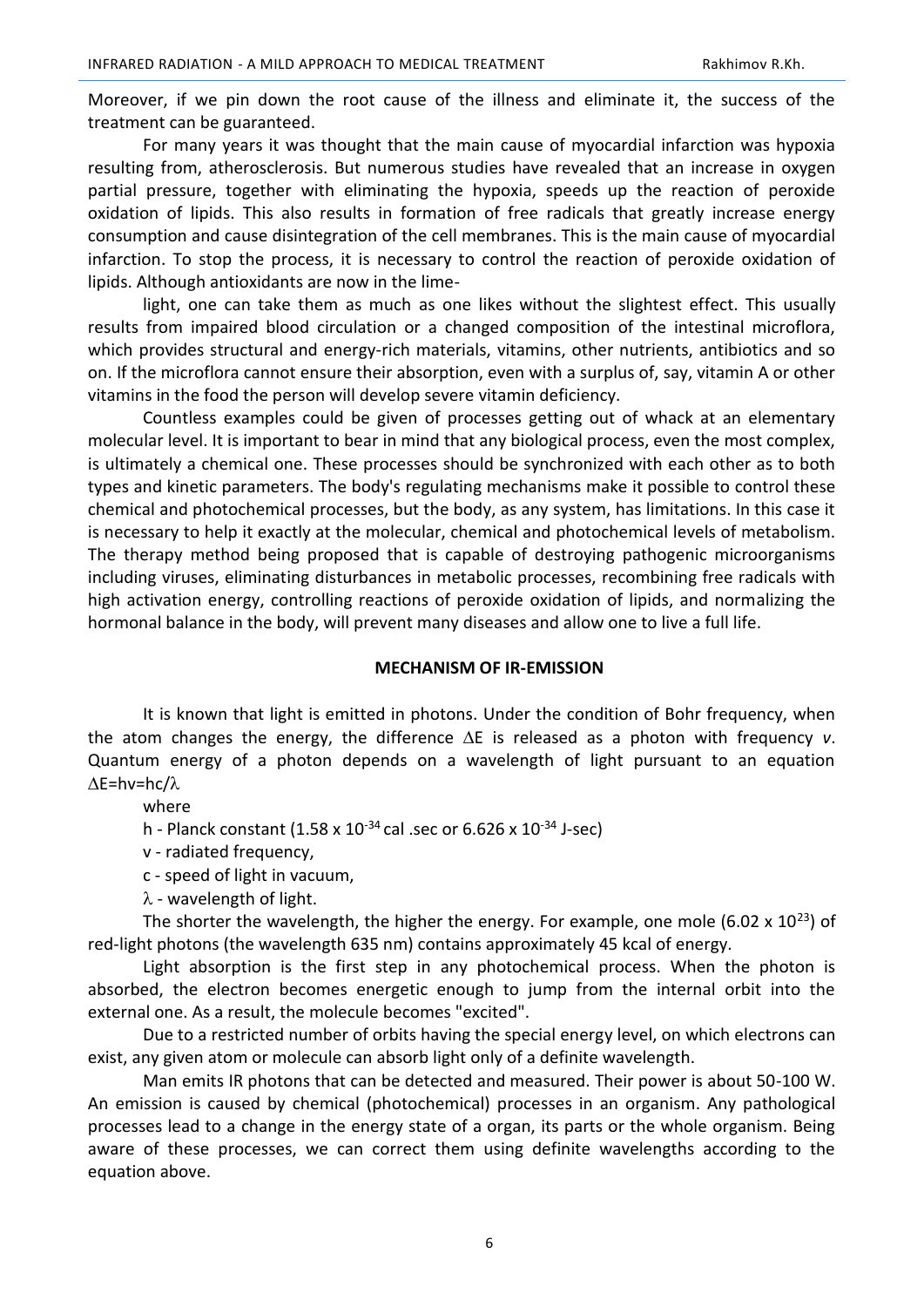The wavelength of IR-radiation for medical applications should have quantum energy not exceeding that produced by man himself, as otherwise we may come across undesirable damaging processes. At the same time it must be such that could be used for equalization of speeds of photochemical processes of an organism, normalization of immune processes, dissolution of pathological formations (e.g. collagen, athero-mata etc), and also destruction of bacteria, fungi and viruses.

Our approach implies the creation of composite systems of energy conversion on the basis of ceramic materials with desired properties ' which are capable of absorbing electromagnetic radiation of a broad spectrum, and to release IR in a narrow long-wave range.

The ceramics are made by special multistage and very complicated technology at temperature up to 3000°C in a solar furnace with a capacity of 1 million W, which is equivalent to the light radiation of a nuclear explosion. It allows us to obtain ultra-pure materials, as the melting is done by means of radiation energy. The full technological process takes 1-12 months.

Currently 15 types of ceramic converters are used in medicine. Each of them emits strictly defined wavelengths.

The ceramics is applied to the surface of any source of light energy, e.g. an electric lamp or another heating source. When the primary source of radiation is on its energy is converted, as was marked, into longwave IR-radiation of a desired narrow spectrum range. This process is autocatalytic and occurs whenever the primary source of radiation is energised.

The process of absorption and emission continues constantly throughout the ceramic layer, as a result of which the ceramics generates radiation of a definite frequency due to the absorption of 'disorganized' energy. The process of conversion is based on the fact that, as a result of miscellaneous wavelength energy absorption, certain photochemical reactions occurring in ceramic materials increase the overall energy of the system. After reaching a saturation point (energy of activation or power barrier) the system reverts to the initial energy state, releasing the absorbed energy as a definite quantum, i.e. we obtain desired radiation of the wavelength. The duration of every single process is about 1/100 microsecond.

Therefore, by setting the properties of the ceramics and, thus, changing the height of the energy barrier of a system, we can obtain radiation of a definite wavelength. Taking into consideration the fact that for practical purposes first of all we need the radiation in a wave band from 8 up to 50  $\mu$ m (1  $\mu$ m = 1000 nm = 1x10<sup>-6</sup> m), our efforts were aimed to create functional ceramics generating monochrome radiation in the given spectral area. The wavelength is determined only by the type of ceramics.

Individual reactions are similar to "pumping" processes inside active photochemical elements and occur very quickly. It is characteristic that every photochemical reaction is driven by its specific wavelength Thus, we achieve a fuller use of energy from an initial source. When the system returns into the initial energy state, the energy is already emitted in a certain spectrum band determined as  $\Delta E = h v = h c / \lambda$ .

## <span id="page-6-0"></span>**GENERAL CHARACTERIZATION OF THE METHOD OF EXPOSING THE BODYTO RESONANCE INFRARED RADIATION**

The essence of the method is to normalize physiological processes and eliminate pathologic ones by exposure to IR radiation that is in resonance with the processes to be corrected. In other words, the radiation normalizes metabolic processes and eliminates the root cause of the disease and not only its manifestations.

The emission of ceramic IR emitters generates a certain wavelength in a narrow waveband. The IR emitters have various temporal characteristics and can be continuous, pulse, or generate energy in a sophisticated pattern.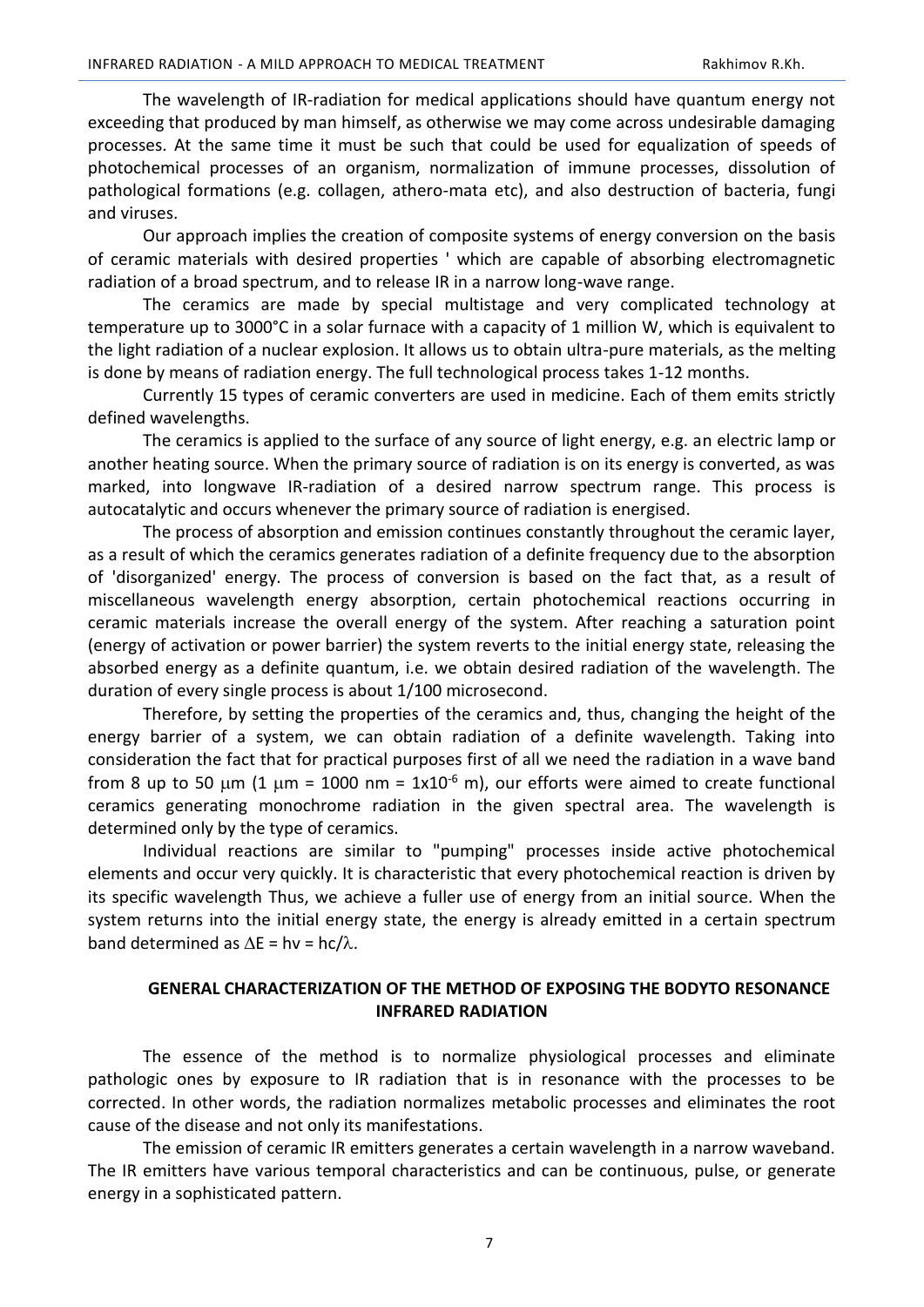As to design, there are general and topical emitters. The general ones(b) affect the whole surface of the body, whereas the topical ones(s) the particular organs or body parts involved in a pathologic process.

## There are following types of emitters:

**K-line used for immune-stabilization** 

**KL** is used for low rates of metabolic processes;

**KH**, for high rates of metabolic processes;

**KB**, to speed up bone tissue regeneration;

**KS**, for prophylactic purposes.

# **G line have an antibacterial and anti-inflammatory effect**

**GI** is widely used to treat infectious and inflammatory diseases.

**GL, GM, GH** to treat mild and severe endocrine diseases.

**AF** - has a more pronounced antimicrobial and antifungal effect

# **R-line**

**RV** - has antiviral effect and recombines free radicals

**RC** - has anticancer effect, recombines free radicals

# **Z-line**

**ZB** - to normalize microcirculation, eliminate deposits from vascular walls, and convert insoluble pathologic tissue into a soluble state.

**ZC** - to treat the systemic disorders of connective tissue.

**AK** - to treat systemic collagenoses, organs severely afflicted by connective tissue (liver cirrhosis and so on), and to disperse keloid scars and commissures. It can also be used instead of the ZB emitter, with an efficacy about 10 times greater (when it is so used, the time of exposure should be reduced tenfold).

**AV** - is used for diseases afflicting veins. It can also

perform all the functions of the AK emitter with an efficacy about 10 times greater (when it is so used, the time of exposure should be reduced tenfold).

# **TREATMENT OF ONCOLOGICAL DISEASES**

<span id="page-7-0"></span>It is known that a tumour represents an abnormal organoid formation rising from an initial germ by means of proliferation of its own elements, for which reproduction is an overall objective.

J.Burnet speaks about a tumour as a "genetic paradox" not conformant with organism of a cell do not only continue to exist, but also actively reproduce themselves. It was established that one of the reasons of growth and reproduction of tumour cells are radicals of high activation energy.

The population of cells of a tumour is heterogeneous, which is linked to their mitotic activity. The data on the mitotic activity of tumours is relevant for rational realization of chemical



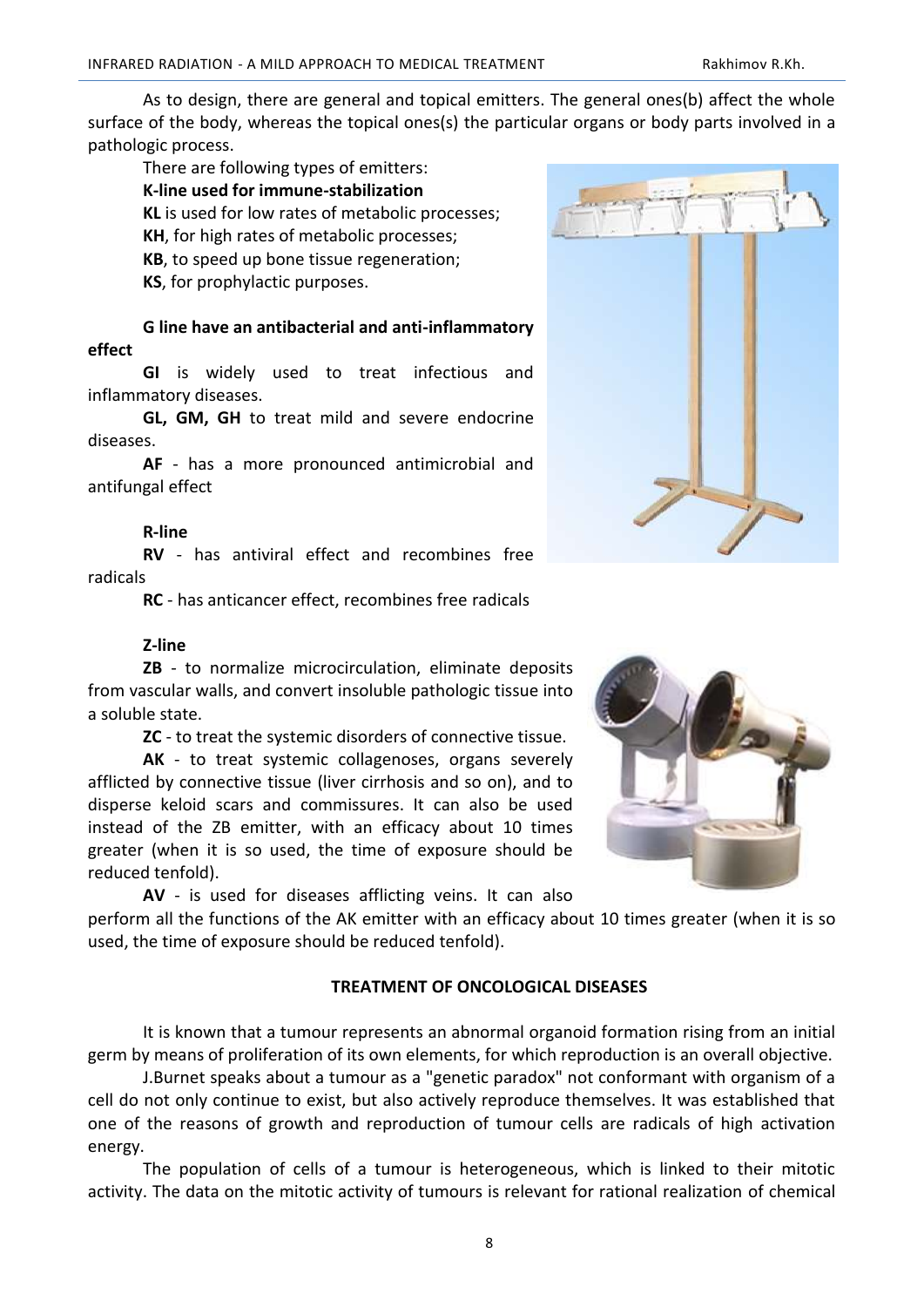and radiation therapy used by traditional medicine. Radiation therapy applied for cancer affects a tumour by destroying cells by very high quantum energy (the shorter the wavelength the higher the energy). However, the surrounding normal cells are destroyed, which canses causes grave complications. Besides that, the high level of applied radiation results in the formation of new radicals; each of them under certain conditions can give rise to a new tumour.

Multiplying tumour cells are targeted by chemotherapy. Chemotherapy drugs surround an active radical of a dividing tumour cell and either enter or not enter into chemical reaction with it, and thus only temporarily suspend the growth of a tumour. First, they do not have enough activation energy to enter into reaction with an active radical of a tumour cell and put an end to its growth. Secondly, they are carcinogenic by themselves (as they have a molecular structure with mobile p-electrons), which are very much likely to produce new radicals and, accordingly, tumours in future.

Following these data, it is possible to say with confidence that chemotherapy is not capable of eliminating all the cells of a tumour; it can only bring their number down to certain values. Besides, it becomes practically impossible to preserve the activity of the cells of the immune system, and of the immunity as a whole. General cytolytic and the immunodepressive effect of radiation therapy and chemotherapy is well-known.

The application of radiation therapy or chemotherapy in a certain period (be it a month or even two years) in many cases shall cause a more severe disease, as again the derived radicals with high energy of activation create at a molecular level new centres of oncological processes in the organism.

In contrast to chemical and radiation therapy the method offered by us affects only the oncological process, without involving the healthy tissues of the organism. The mechanism of anticancer action of the RC emitter is achieved by defusing the active radical of an atypical cell, which maintains its infinite reproduction and growth. RC releases two consecutive impulses for a very short time - in a millionth of a second.<br> **P** ( $B = \frac{B}{100}$ 



The first has the necessary activation energy to create an active radical from the ionised water compounding 10-14 of the total water content in the organism. The second causes an active radical of a dividing cancer cell to combine with the derived radical of water and, thus, to stop the growth of a malignant tumour.

The first pulse lasts for 10 microseconds, at a density of energy of 120W per square cm.

$$
H^+ + H^- \stackrel{hv}{\rightarrow} HO + H\bullet
$$

The second pulse lasts for approximately 13 microseconds and canses the newly derived radicals to enter into reaction with a radical in the cell.

Besides this, the pulse results in a recombination of radicals derived from water.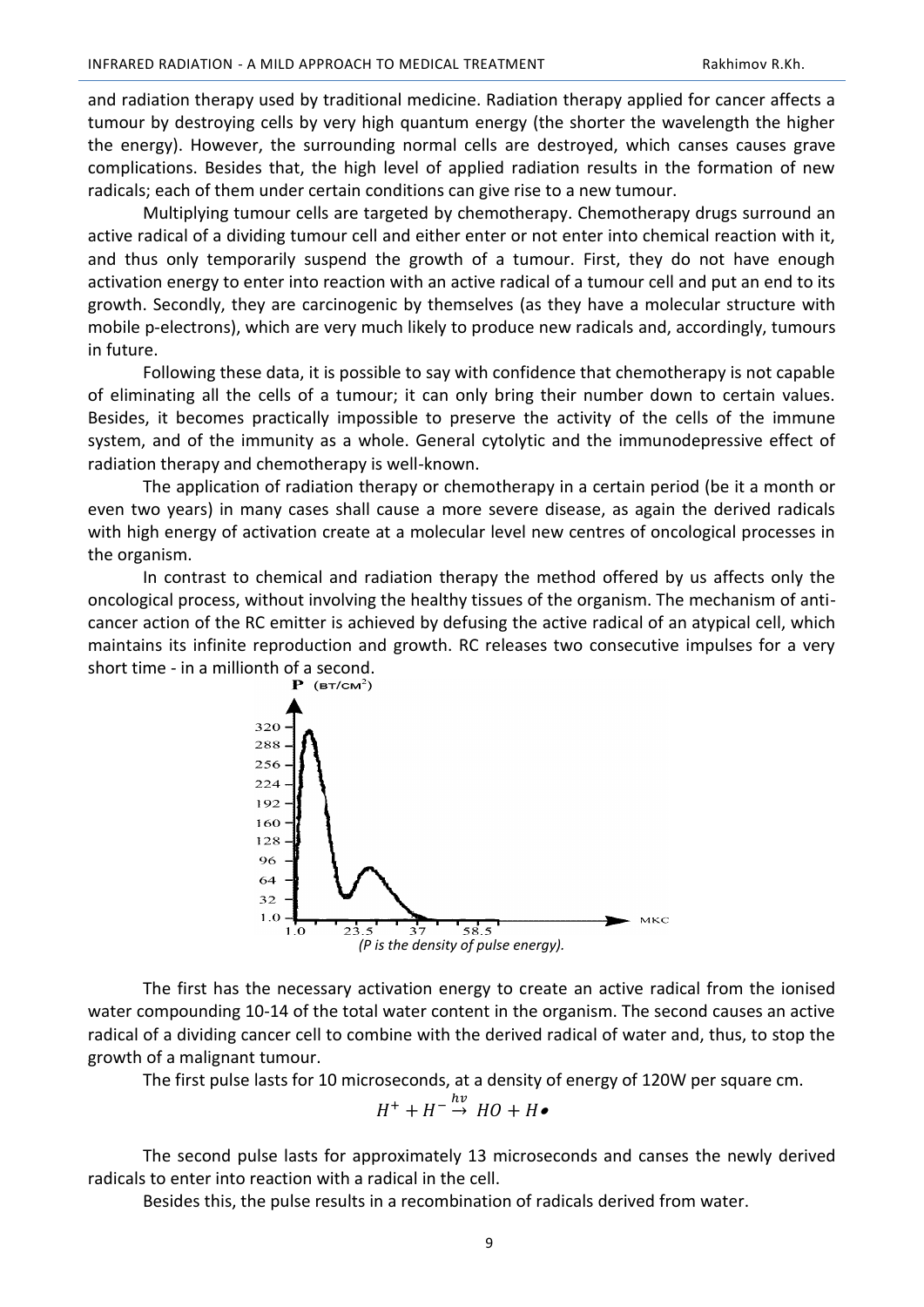$$
HO \bullet + H \bullet = H_2O \to R \bullet + OH \bullet \to ROH
$$
  

$$
R \bullet + H \bullet \to RH
$$
  

$$
H \bullet + OH \bullet \to H_2O
$$

(the radical of a molecule of water does not exist long, as at it always tends to be in  $H_2O$ combination).

As a result of the effect produced by the emitter we will obtain a chemically stable system permitting us to terminate the development of the oncological process. Simultaneous application of other kinds of emitters allows us to normalize microcirculation, to consolidate the immune system, to erase pathogenic infection, normalize intestinal microflora, and so on.

#### **CANCER PREVENTION**

<span id="page-9-0"></span>All organisms receive vital energy from composite oxidation-. reduction reactions. The energy freed during these processes is spent on different activities within the organism: contraction of muscles, anxiety, formation of new proteins and cells. These processes are carried out with the help of special catalysts - proteins.

Alcohol, for example, is oxidized in an organism with the help of the enzyme alcohol dehydrase. The enzyme and alcohol taken separately do not produce EPR (electronic paramagnetic resonance) signals. At the moment when these two substances combine together the EPR-spectrometer display shows the signal testifying to the formation of free • radicals. In the same way we can find free radicals in cell respiration, when riboflavin, an enzyme indispensable for it, turns into a free radical form. What is the further destiny of these radicals?

Any chemical reaction involves the modification of electronic shells of atoms and molecules. Usually molecules react with each other either via direct collision or through an intermediate sequence. If we count up how frequently molecules can collide in a living cell (as a result of heat motion) different molecules, it will appear that at the temperature of about 37 degrees of Celsius with warmth blooded organisms the reaction should proceed much more slowly than is actually observed. We know that they are accelerated by do enzymes, but how the molecules interact here?

The human body is continuously exposed to radicals coming from outside with nutrients or derived under the effect of different energetic fields (e.g. by ultraviolet rays etc). The organism has its own mechanism of getting rid of these radicals, eg by means of antioxidants. In case of any reasons radicals of higher energy activation appear in the organism the antioxidant factors do not work and a number of free radicals increases; thus there are radicals having a high energy of activation for the reaction of recombination - their removal becomes impossible and leads to the «unmanageable» growth of the tumor. What does the energy of activation mean?



Energetically (thermodynamically) it is expedient that free surface be smaller. If the system has an initial level of energy  $E_0$  and final  $E_k$  its transition from a condition  $E_0$  to  $E_k$  is a thermodynamically expedient process, at which free energy  $\Delta E$  equal to  $E_0$  -  $E_k$ , so that the system passes to a lower energetic level. We shall illustrate this with the examples. If two drops of water are placed close to each other, they will join as the energetic barrier  $(E_{a1})$  is determined by the power of surface tension of water. If two plasticine balls are placed close together, their merger will also become expedient (as the surface decreases as much as in the case of drops of water), but it is necessary to expend the efforts for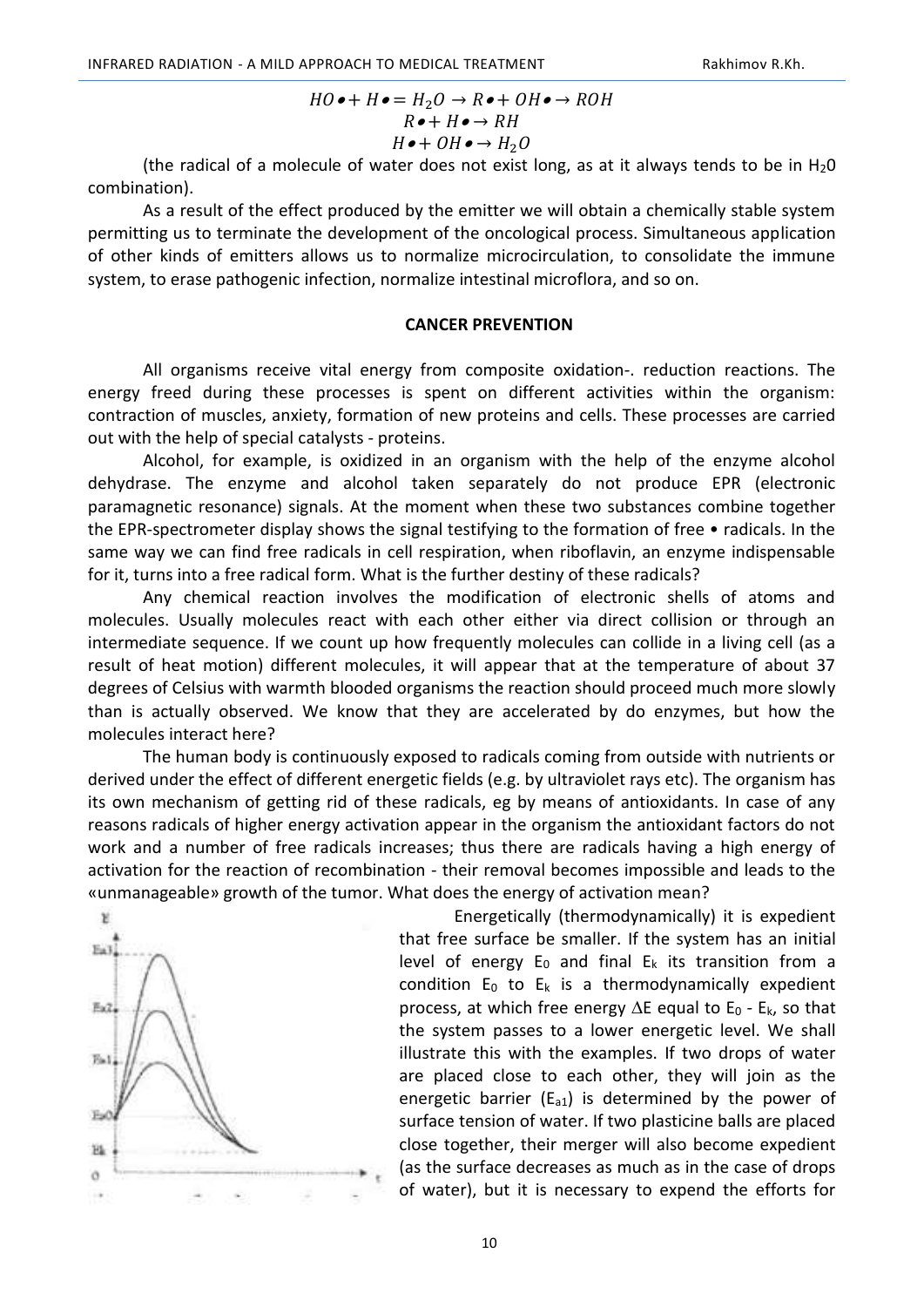their merger, as activation energy ( $E_{a2}$ ) in this process is higher). If we try to merge two steel beads of the same size, the energy of activation ( $E_{a3}$ ) in this process will be so high, that huge efforts would be required to implement such a thermodynamically advantageous process. At the same time a steel bead can freely interact with a drop of oil or plasticine ball. Energy of activation of this process will be low enough. But a drop of oil and a drop of water will not coalesce; the activation energy of this process is very high, as water is a polar liquid, and oil is not.

As the process of recombination of radicals with high energy of activation is similar to the process of merging two steel beads (the energy activation or power barrier of the recombination of radicals is too high).

The application of IR-emitters can prevent the development of the oncological process by defusing of free radicals with high energy of activation even before the occurrence of untypical cancer cells. Therefore, there has appeared a real opportunity of early preventive measures and full treatment for cancer patients. Our purpose is to use the applicable IR-emitters for cancer prophylactics, especially among children, to lower morbidity for the consequent generation.

#### **SUPPRESSION OF VIRAL REPLICATION**

<span id="page-10-0"></span>Retroviruses are viruses whose hereditary information can be inscribed in cells in the form of DNA, and in virions in the form of RNA, due to the presence of reverse transcriptase in their lifecycle (DNA synthesis on an RNA template). The process of reverse transcription is controlled by a viral enzyme - reverse transcriptase - that is responsible for the reverse flow of information from RNA to DNA; in fact, retroviruses have been so named because of it (Latin retro - backwards). Retroviruses are characterized by a high rate of reproduction and an ability to capture extraneous genes (cellular or viral). It stands to reason that after capturing a new gene a retrovirus acquires new properties. This gene may enhance the capacity of the virus for propagation hundredfold and sometimes thousandfold. Retroviruses are classified into 3 groups:

- oncoviruses, which contain oncogenes that give rise to tumours in a short time;
- Ientiviruses, or «slow» viruses;
- Gallo viruses, intermediate between onco- and Ientiviruses.

Lentiviruses are one of the causes of cancer, since they contain oncogenes. However, oncogenes do not always give rise to cancerogenesis. They first have to be activated by, eg, a viral promoter, cell promoter, cofactor such as a chemical carcinogen, or through interaction with other oncogenes.

Most retroviruses have no cytopathic effect, that is, the virus and host cell can peacefully coexist indefinitely, the virus gradually wearing the host down. It is thought that the cause of cellular death is that, the cell contains a great many copies of the free provirus and the vims propagates unchecked, which exhausts the cell.

Exposure to radiation from ceramic emitters RV can disrupt the process of division of various types of viruses that cause such diseases as hepatitis, herpes simplex, and other infections, by inactivating the main enzyme, in particular, reverse transcriptase.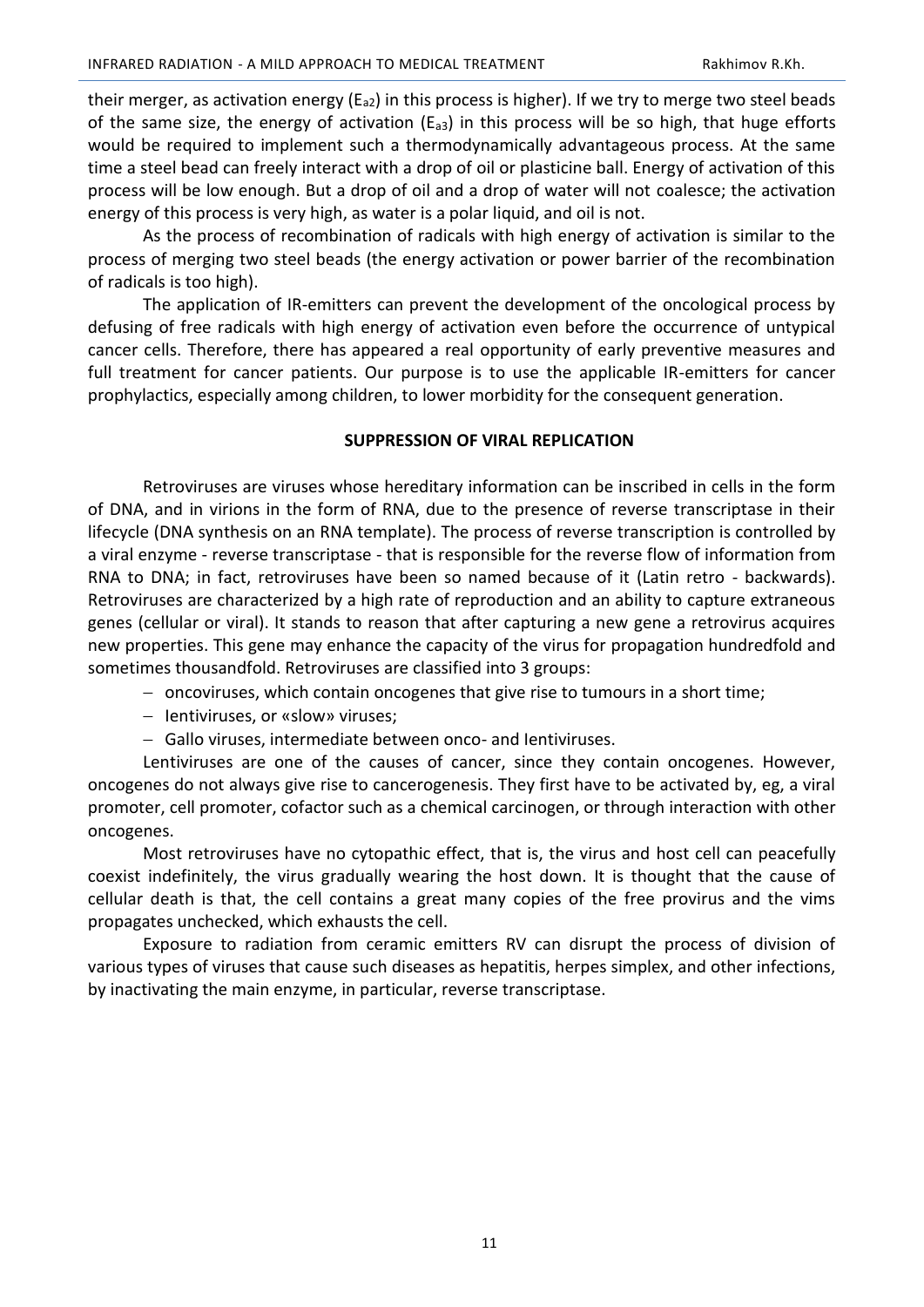

The RV emitter has principally an antiviral effect by inactivating viral enzymes. Unlike the RC emitter, it generates additional, more energetic pulses.

The TL1 emitter also has an antiviral effect but, unlike the RC and RV emitters, it generates one type of pulse.

#### **CORRECTING THE IMMUNE STATUS AND METABOLIC PROCESSES**

<span id="page-11-0"></span>The physico-chemical processes going on in the human body continuously generate heat in the form of infrared photons with a wavelength of 9.36  $\mu$ m.

The reactions occurring in a living thing are principally photochemical. It is reasonable to suppose that their rates depend on the amounts of generated and absorbed energies. The immune status and the intensity of metabolic processes are determined by the rates of chemical reactions and depend on the amount of energy emitted. As this radiation becomes weaker the body defences (immune status) deteriorate. The overall decrement in infrared radiation leads to a drop in rates of the photochemical reactions. When these rates decrease uniformly, all the processes occur more slowly, but in the right ratios and sequence. Thus, a boy of 12 and an old man of 80 may have the same body temperature, but measuring the flow of radiation from their bodies reveals that the young organism has a flow 10-20 times that of the old one. It follows, then, that in most cases recovery processes occur faster in young people because of the higher energy flow.

In pathologies the rates of different reactions decrease nonuniformly and, as a result, where they are slow there is a buildup of the products of previous reactions. According to the law of mass action these are spent on other, competing reactions. Thus, the body develops an imbalance of the necessary ingredients, and gradually various pathological disorders come on.

Suppose there is a sequence of reactions going on in a healthy body:

 $A+B=AB$ AB+C=ABC ABC+D=CB+AD

If for some reason the reaction A+B=AB has slowed down, the surplus of A will automatically be spent on the other process A+C=AC, which results in a change in the entire sequence of normal reactions and a buildup of the surplus ingredients, one way or another harmful to the body. These same reactions take part in generating the body's intrinsic radiation, and when the processes are unbalanced its amount decreases.

According to a theory we have put forward, if radiation is applied from outside that corresponds to the body's own, the rates of the reactions will balance out, thus normalizing metabolic processes and enhancing the immune status, which is the principle behind K-Iine emit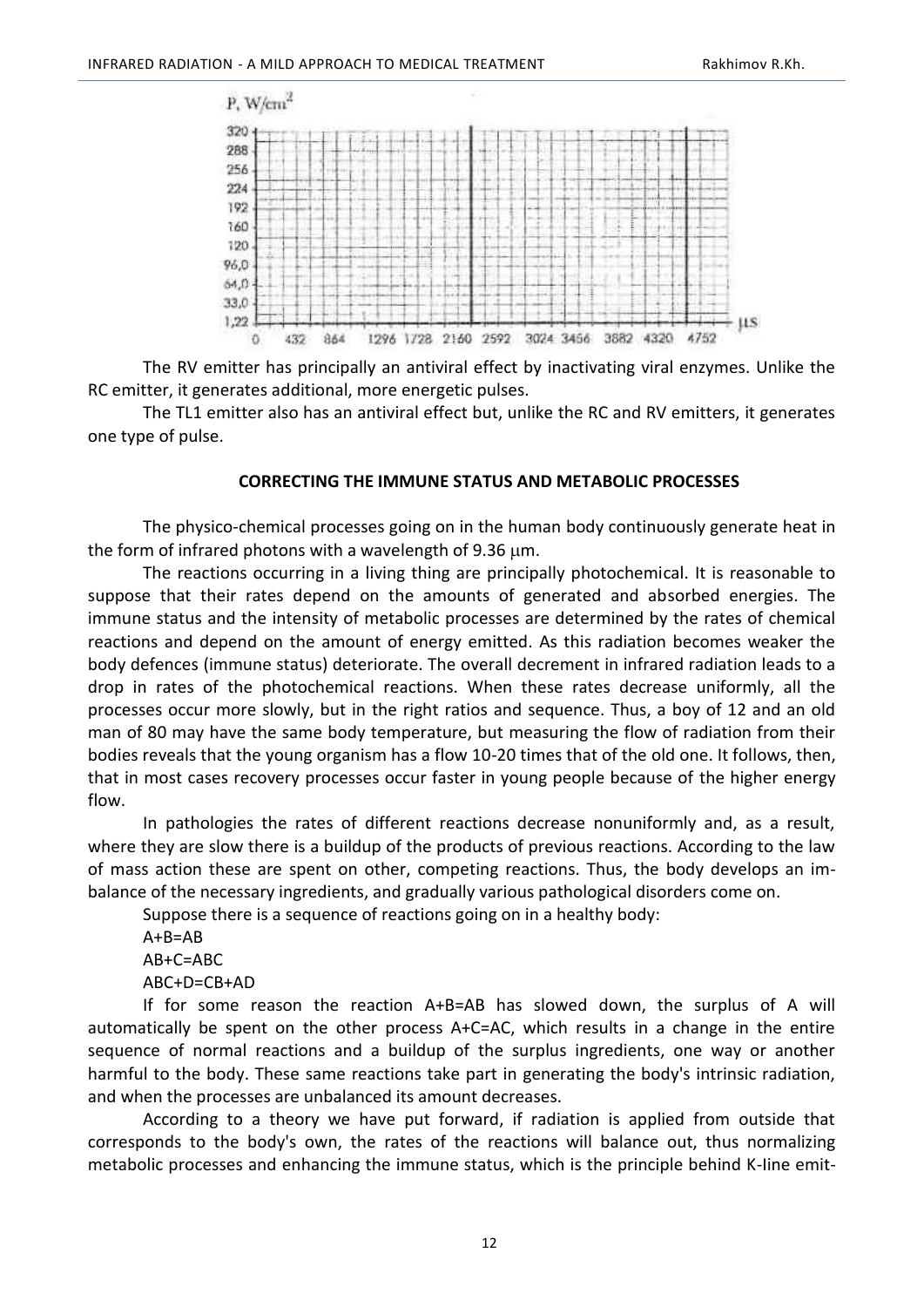ters. They are often positioned in susceptible areas (the hypothalamus, thymus. 7th cervical vertebra, heels, and pancreas).

**K-line** emitters can also be used to normalize the status of the sympathetic and parasympathetic parts of the autonomic nervous system and to treat allergic disorders.

The immune status is closely linked to the vessels and the liquids pumped through them blood and lymph, by which the organs, tissues and cells are supplied with all the substances necessary for normal life activity and metabolic-waste products eliminated. Therefore, in treating various disorders priority should be given to restoring microcirculation. We recommend using Zline emitters for the purpose.

#### **ASPECTS OF THE INTERACTION OF INFRARED RADIATION WITH COLLAGEN AND THROMBI**

<span id="page-12-0"></span>During life the vascular walls and intercellular space form deposits of insoluble substances (thrombi, atheromata, pathological collagen), which give rise to various diseases.

Pathological collagen forming in disorders of connective tissue differs from natural collagen in that it has an incomplete structure and large molecular weight. The molecular bonds in pathological deposits are weak, since they are mediated by hydrogen bonds, van der Waals forces, and so on.

The mechanism of action of Z-Iine emitters is to loosen these weak bonds and convert the insoluble substances into a soluble state, with their subsequent elimination from the body without the danger of thrombus formation.

**Z-line** emitters are used to treat hypertension, atherosclerosis, stroke, disorders of the vertebral column (exposure restores its mobility by increasing the elasticity of the intervertebral discs), to treat patients suffering from diabetic angiopathy (normalizing microcirculation eliminates such symptoms as numbness, coldness in the limbs, and prevents the development of ulcers and gangrene).

There are 4 types of **Z-line** emitters. They differ in their power and, in ascending order, are arranged as follows:

 $ZB \rightarrow ZC \rightarrow AK \rightarrow AV.$ 

The ZB emitter is often used to clean up the vascular system, and normalize microcirculation. The ZC and AK emitters are used in systemic collagenosis to disperse pathological connective tissue. The AV emitter is used to treat disorders of the veins (varicosis, thrombophlebitis).

#### **FIGHTING MICROORGANISMS**

<span id="page-12-1"></span>If the division of bacterial cells is considered at a molecular level, the process will be represented as a chain of sequential chemical reactions occurring at a certain rate. If just one process in the chain is stopped or suppressed, the bacterium will stop to divide and eventually die.

This the principle behind the action of the G-line emitters. Precisely selected, the spectrum of their radiation is aimed at disrupting the chemical reactions involved in the division of pathogenic microbes. Unable to divide any longer, the microorganisms (bacteria, protozoa) will die, since their lifecycle is extremely short. The emitter does not affect human cells, since the emission spectrum of dividing pathogenic microorganisms differs from the absorption spectrum of humans.

The use of infrared radiation with a broad spectrum of action in medicine can sometimes result in overheating the body because the absorption processes predominate over the emission ones, and vice versa. For this reason it is contraindicated during a recrudescence of inflammatory disorders. The G-line emitters have no such side effect, since they emit at a specific wavelength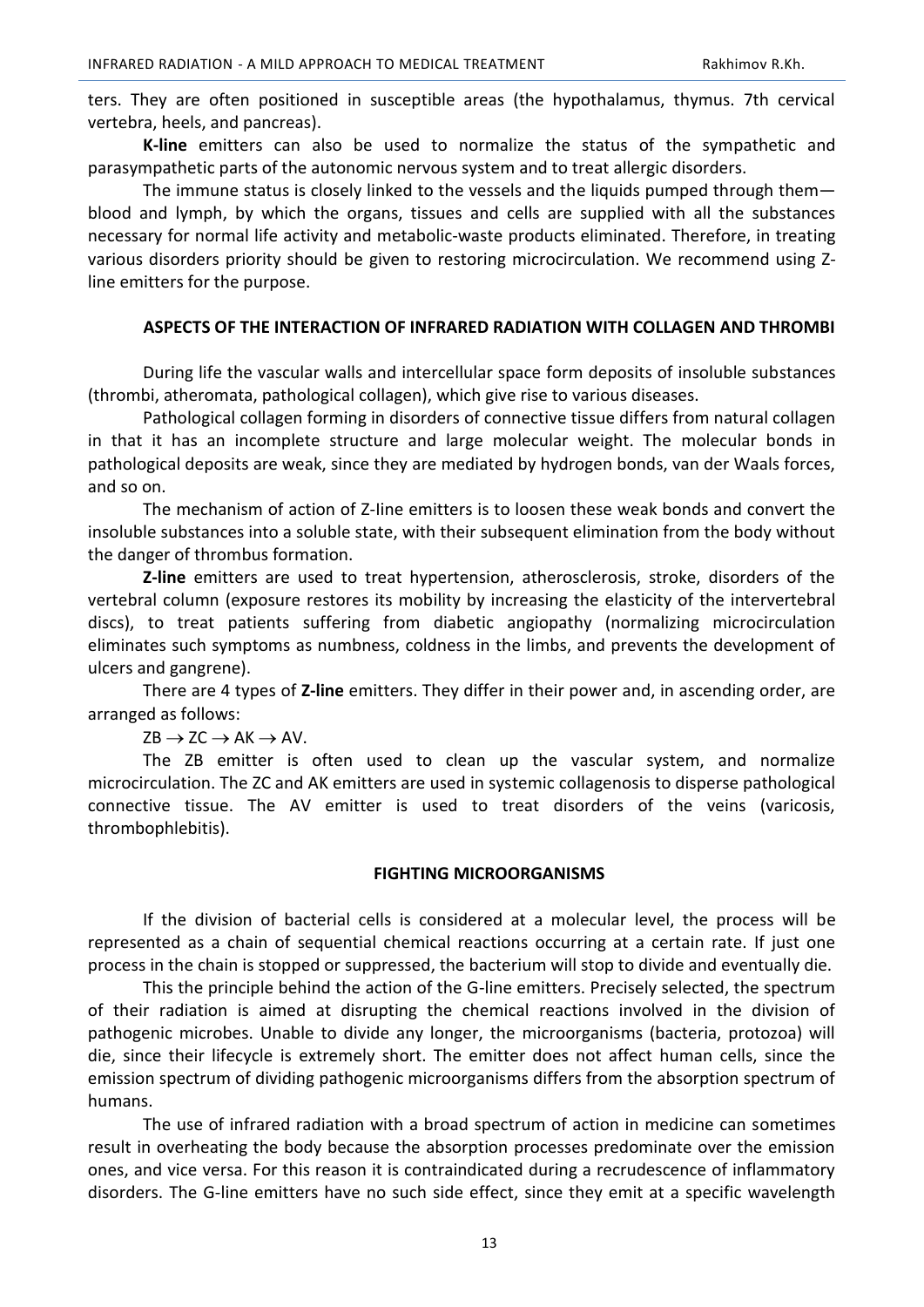that does not cause overheating. It should be added that, to prevent the formation of large amounts of toxins capable of activating biologically active substances as a result of the death of the infectious agents, which may give rise to free radicals and trigger inflammatory response, the Gl-line emitters usually contain ceramics with anti-cancer properties such as the RC type. According to the concentration of these additives they are marked as, say, GI (0.5%), GH (5%), and so on.

The AF emitter also has an antibacterial effect several times more powerful than that of the G-line emitters. Whereas the latter can halt cell division by disrupting isolated reactions, the AF emitter disrupts tens and hundreds of division reactions in the pathogenic microflora. Besides, due to a specific wavelength the AF emitter dehydrates fungal cells, which results in their rapid deactivation. This makes it suitable for treating mycoses.

## **"CT" APPARATUS**

<span id="page-13-0"></span>

There is an urgent need for effective methods of treating disorders of the organs of the small pelvis.

Based on the method of resonance therapy a new "CT" apparatus has been devised that can be successfully used to treat various disorders of the organs of the small pelvis and intestine.

The "CT" apparatus consists of three emitters (RC/RV, GI/AF, ZB), any or all of which can be switched on as needed according to the cause of the disease. The emitters directly affect the perineum and organs of the small pelvis.

By correctly selecting a combination of the emitters fitted in the "CT" apparatus one can achieve great effect in

treating colpitis, vulvovaginitis, proctitis, paraproctitis, endometritis, adnexitis, prostatitis, cystitis, urethritis, prostatic adenoma, myoma, benign and malignant tumours of the genitals, erosion of the neck of the uterus, anal fissures and so on without administering medicaments.

Affecting a pathological process through the anterior abdominal wall and peritoneum simultaneously greatly reduces the time necessary for eliminating the signs of the disease. Combining general and topical emitters in the "CT" apparatus enables one to obtain impressive results in a short time. It has been found that using the apparatus normalizes the immune status as well:

*The action of infrared radiation on the rectum, sigmoid colon, urinary bladder, and genitals, besides relieving inflammation, destroying viruses and improving blood circulation, enhances the synthesis of\*immunoglobulin A (IgA), which is produced in the mucosa of the genitourinary organs and gastrointestinal tract. It is known that reduced levels of IgA are favourable to the growth of pathogenic microflora in the intestine and genitals. IgA is responsible for the local immunity of mucosae, including those of the female genitals, and has an antiviral and antibacterial effect.*

Exposure to a combination of the KL(s) emitter and another emitter in the area of the thymus promotes the production of IgM or y-macroglobu-lin, which is synthesized with the participation of messenger RNAs on the ribosomes of the granular endoplasmic reticulum of lymphocytes and plasmacytes. IgM has antiviral and antibacterial activity, which is important to the body as a response to a foreign body entering through the so-called portal of entry.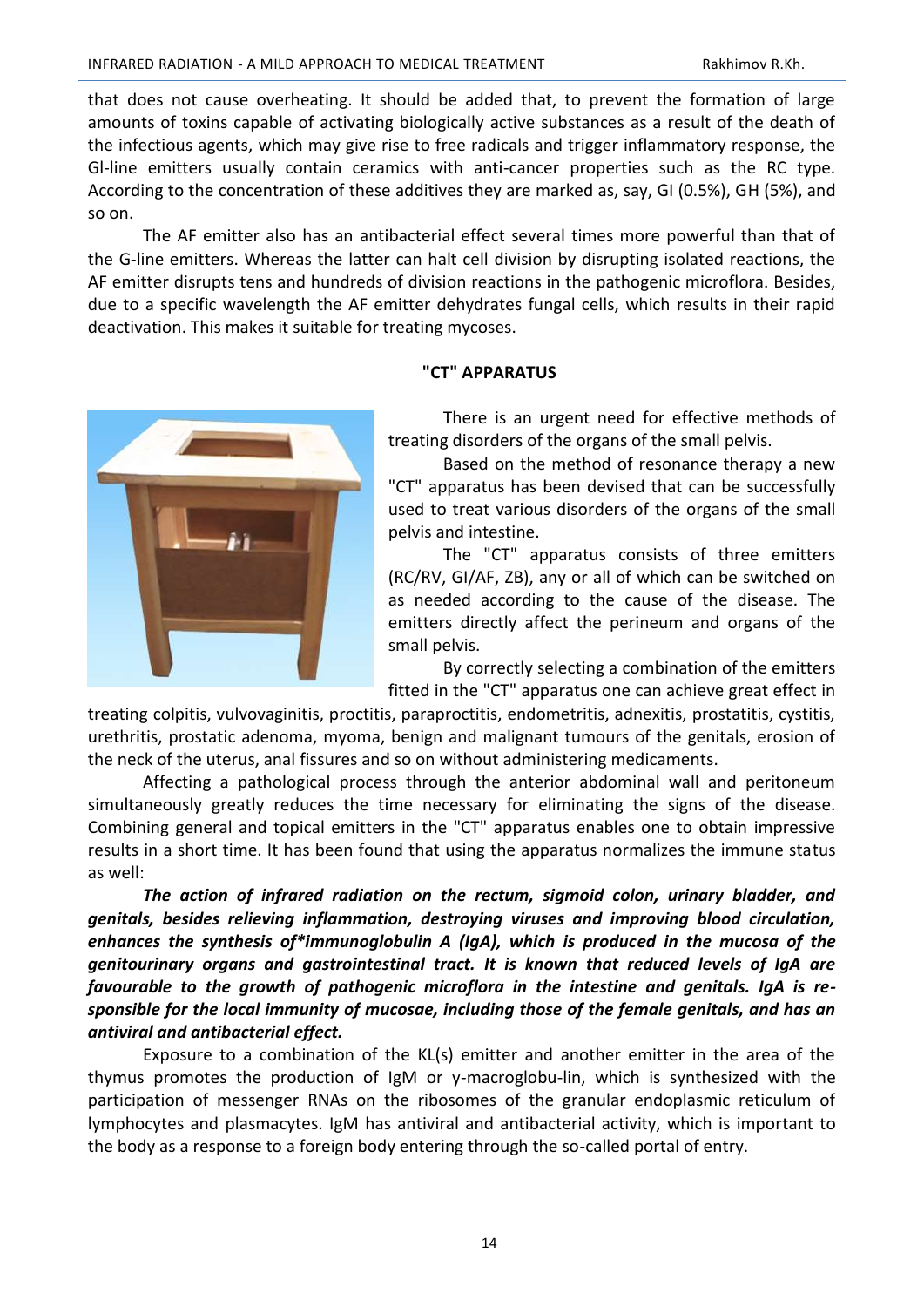#### *Examples:*

*Patient N., female, aged 39, presented complaining of abdominal pain, frequent liquid stools during 5 hours. EA V testing produced readings of 82-90 at the point of the small intestine and detected nosod.es of Streptococcum and Salmonella. She was treated by exposure to the GI emitter (within the "CT" apparatus) for 20 minutes. The abdominal pain disappeared after 10 minutes of therapy. The stool went back to normal after the Iя session.*

*Patient P., male, aged 45, presented complaining of asymptomatic hae-maturia, and examination (ultrasound, X-raying, excretory urography, cystoscopy, per rectum examination) detected prostatic cancer. Treatment: exposing the prostate to the RC emitter (within "CT") 5 times a day, to the RC(b) once a day every day, and to the RV emitter (within "CT"). Under monitoring by means of the Voll meter the topical treatment was done of the liver, kidneys, lungs, intestine, head and. vertebral column. The course lasted for 3 months. The treatment brought the prostate to normal size, and there were no data to suggest prostate cancer. It also cured the accompanying disorders: chronic colitis and vasomotor rhinitis.*

Patient C, male, presented with a diagnosis of a recrudescence of chronic *prostatitis, complaints of lower abdominal pain, anddysuria. Treatment: exposure to the "CT" apparatus (GI+KL) for 10 minutes and ZB(s) in the area of the urinary bladder for 10 minutes (simultaneously) during 10 days. The treatment brought about a complete remission of the condition.*

Patient D., female, was hospitalised with signs of acute cystitis. After one *session that included topical exposure of the urinary bladder through the anterior abdominal wall and of the perineum to the "CT" apparatus fitted with R V+GI+ZB emitters. 30 minutes was enough to alleviate all the symptoms of acute cystitis: frequent painful urination, lower abdominal colics, and urination in small portions.*

*Patient K., male, was hospitalised with a diagnosis of prostatic adenoma. The treatment consisted of exposure to topical emitters RC+ZC+KL for the lower abdomen and to the same types fitted into the "CT" apparatus. Such manifestations adenoma as difficult urination and unpleasant sensations in the lower abdomen he had suffered from for 5 years went away in 12 sessions.*

*Patient M., female, aged 22, is described in the case history as having had. two^ late spontaneous abortions accompanied by hepatosplenomegaly and anasarca. In both cases pregnancy terminated at the 6-7 th month. The examination detected antibodies for cytomegalovirus, and ultrasonography, signs of chronic endometritis. At admission she complained of severe lower abdominal pain, a discharge streaked with blood from the vagina, and frequent headaches. She received 12 sessions of exposure to general and local emitters - RV+AF+ZC+KL - as well as to the "CT" apparatus for the perineum (simultaneous irradiation of the uterus through the anterior abdominal wall and perineum). After 6 sessions the vaginal discharge completely stopped and the lower abdominal pain disappeared. After 12 sessions the patient was tested for blood antibodies for cytomegalovirus, and the result was negative. Ultrasonography reveals a uterus of the usual shape, structure and size without any signs of acoustic pathology.*

#### **TYPES OF LAMPS /HEATING ELEMENTS COATED WITH THE CERAMIC**

<span id="page-14-0"></span>At present there are 15 types of emitters to be used for medical purposes.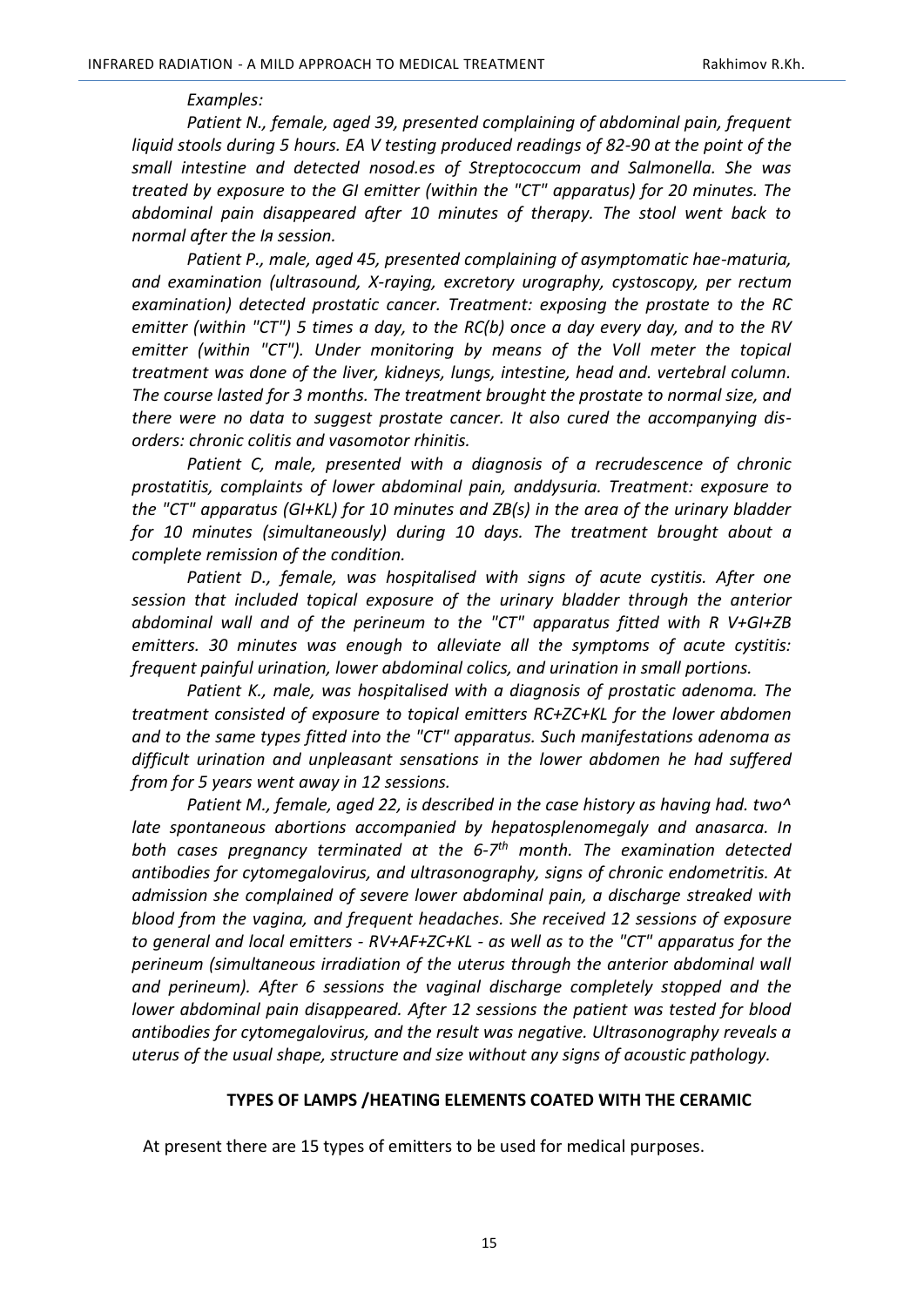| <b>Type</b>               | Application                                                                                                                                                               |  |
|---------------------------|---------------------------------------------------------------------------------------------------------------------------------------------------------------------------|--|
| KL, KH                    | To be used in correcting immunodefeciencis                                                                                                                                |  |
| КB                        | To be used to enhance bone tissue regeneration                                                                                                                            |  |
| G-line (GI, GL1, GL5, GH) | To combat bacterial infections, inflammations                                                                                                                             |  |
| AF                        | To combat bacterial and fungal infections                                                                                                                                 |  |
| TL1, RV                   | To combat viral infections                                                                                                                                                |  |
| <b>RC</b>                 | To combat cancer                                                                                                                                                          |  |
| Z-line (ZB, ZC, AK, AV)   | To be used to restore microcirculation; to<br>normalize blood circulation; to dissolve<br>pathological connective<br>tissue<br>(systemic<br>disorders, keloid scars, etc) |  |

A set of elements is put together in the form of a device called a topical or general lamp. The topical lamp is either a conventional incandescent bulb or halogen lamp with a reflector, which is used to irradiate individual organs. The general lamp is a long quartz heating element with a nichrome coil inside and the quartz surface coated with a ceramic material. It is intended to irradiate the whole of the body.

There are many frequency windows and processes that we can normalize by selecting suitable emitters or a combination of them.

While using the emitters it is strongly recommended to monitor the patient by means of the EAV meter, which makes it possible to measure electric activity at an acupuncture point and determine the rates and types of chemical processes in the organs. On the whole, this method of diagnostics, which is capable of detecting a system/organ out of balance with the rest, as well as a high/low activity of certain test sites, enables one to select the correct emitter for treatment.

#### **FREQUENTLY ASKED QUESTIONS**

# *1. What is the material used? Is it quartz?*

<span id="page-15-0"></span>The material used consists of the oxides of rare-earth elements: La, Nd, Ce, Sc, and so on. It does not contain quartz, since this does not transmit waves longer than 3 pm, and is not transparent to the spectrum needed. The necessary wavelengths start from 8  $\mu$ m upwards.

# *2. What principle is behind the IR emission from the ceramic?*

IR radiation is emitted as a result of energy exchange between the ceramic and an outside source of energy. Thus, for an absolutely black body the higher the temperature, the shorter the wavelength, and the lower the frequency, the less the radiation energy. This applies to passive materials. But with our emitters, no matter what temperature they have, they will generate radiation at the wavelength they are designed for. These are so-called active converters.

# *3. What is the wavelength of the radiation generated?*

This information is irrelevant, as the inventor believes, to the end user. However, it can be said that it lies between 9 and 50  $\mu$ m. What is important to the user is how to apply a certain type of emitter correctly.

#### *4. Are there enough lamps to treat various diseases?*

At present, there are. More can be manufactured whenever the need arises. Besides, there are enough lamps of different types. Emitters with novel properties can be quickly designed at the laboratory if necessary.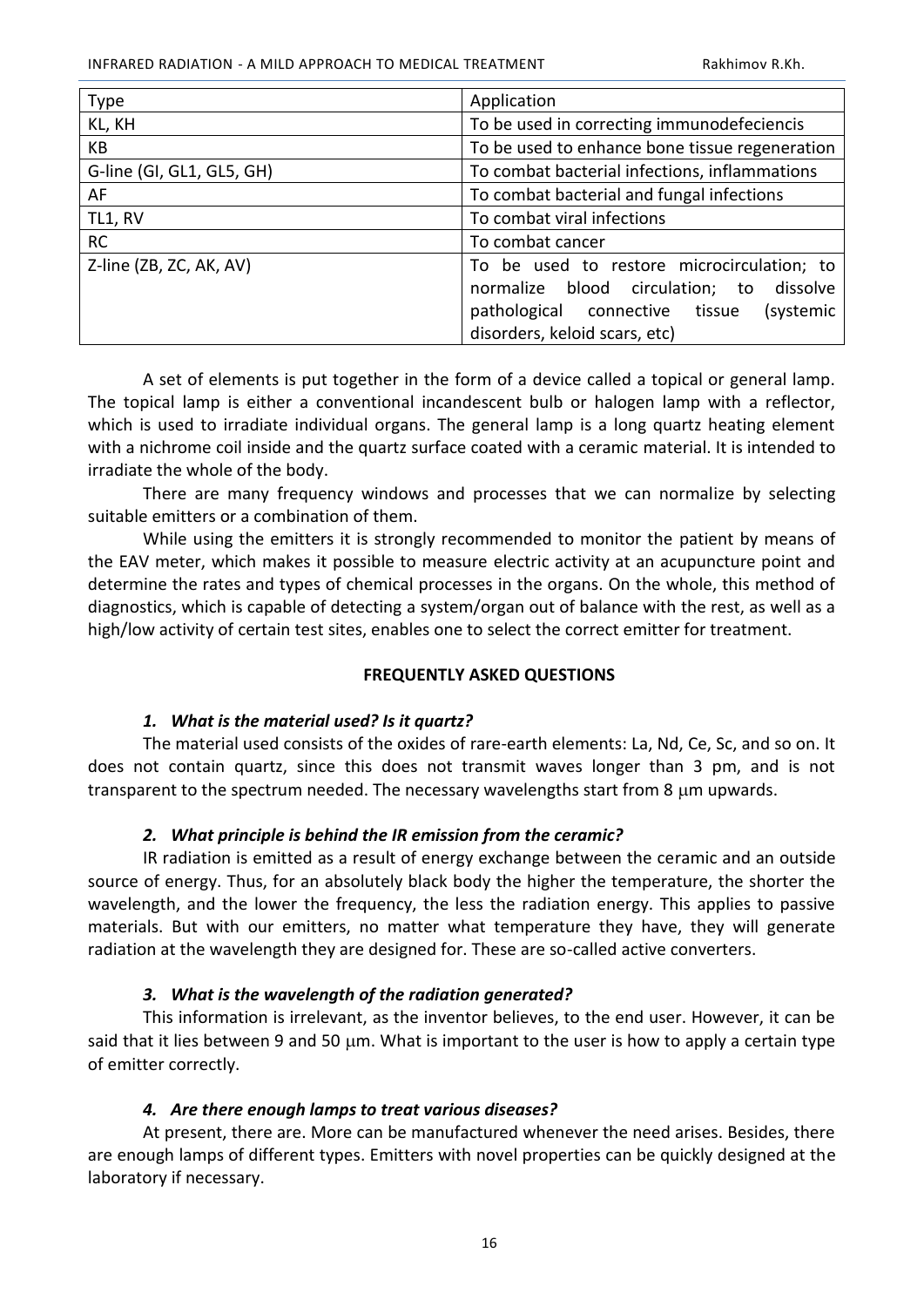#### *5. Is the ceramic used at all degradahle?*

No, it is not. In fact, it is extremely stable. Whereas metals are prone to corrosion and plastics to destruction, oxides are oxidation products. So it can safely be said that ceramic materials are extremely stable, especially in an oxidizing medium, which the earth atmosphere undoubtedly is.

The processes occurring in the ceramics are autocatalytic.

Its operation can be likened to a pump that absorbs light energy at different wavelengths and converts it into radiation with a narrow infrared range at certain intervals. No matter what temperature or wavelength the primary source has, the ceramics will always generate radiation within a certain waveband. But, more important, the system will always revert to the original state and be ready to absorb a new portion of broad-spectrum energy from the primary source in order to convert it into the necessary radiation.

# *6. Does the radiation have any adverse effect on pregnant women and developing fetuses?*

We have no such statistics except two women, one of which has been treated during the 1st, and the other during the 2nd half of pregnancy. They gave birth to healthy babies. The inventor is confident that there is no adverse effect on the fetus, since the spectrum either corresponds to that of the human body or lies in a range where the human being is transparent in the absence of pathology. A pathologic process or tissue absorbs the radiation, which brings it back to normal. It can be said that the system is designed in such a way that it itself seeks out pathologic processes and organs, where it automatically carries out the 'right kind of treatment. This opens up unlimited possibilities for the prevention of many disorders without any undesirable consequences - one would not get radiation- or chemotherapy for prevention purposes, since these are potent health hazards that will eventually result in cancer.

#### *7. Can we prevent cancer by this method?*

We definitely can. To this end, one should be exposed to the appropriate emitter for a few minutes a month to purge one's body of carcinogenic radicals.

#### *8. Why are so positive that it will prevent cancer?*

We have extensive knowledge of the mechanism of cancer at a molecular level and believe that one of the principal factors that give rise to cancer are radicals with high activation energy. Exposure to emitters that make them recombine prevents a tumorous process from occurring.

It is therefore reasonable to suppose that a noticeable reduction in the incidence of cancer will be obvious in 30-40 years' time, in those who have been exposed to anticancer emitters to prevent the disease.

#### *9. Why are there no adverse effects?*

The rays have a greater wavelength than 8  $\mu$ m and the human body is transparent to it. The radiation penetrates the body via water molecules exactly as a ray of light goes along a lightguide. The body contains 70% of water. The radiation penetrates the tissues and, where there is resonance absorption, some interaction occurs, as in a green leaf - only photons of a certain energy (and, consequently, of a certain wavelength) are taken up to synthesize carbohydrates from  $H_2O$  and  $CO_2$ . Put another way, only pathologically changed tissue takes up the radiation.

#### *10. Is there such a thing as a harmful overdose?*

No, there is not. As soon as all the processes go back to normal, further exposure will have no effect whatever. The principle behind the treatment makes use of resonance phenomena and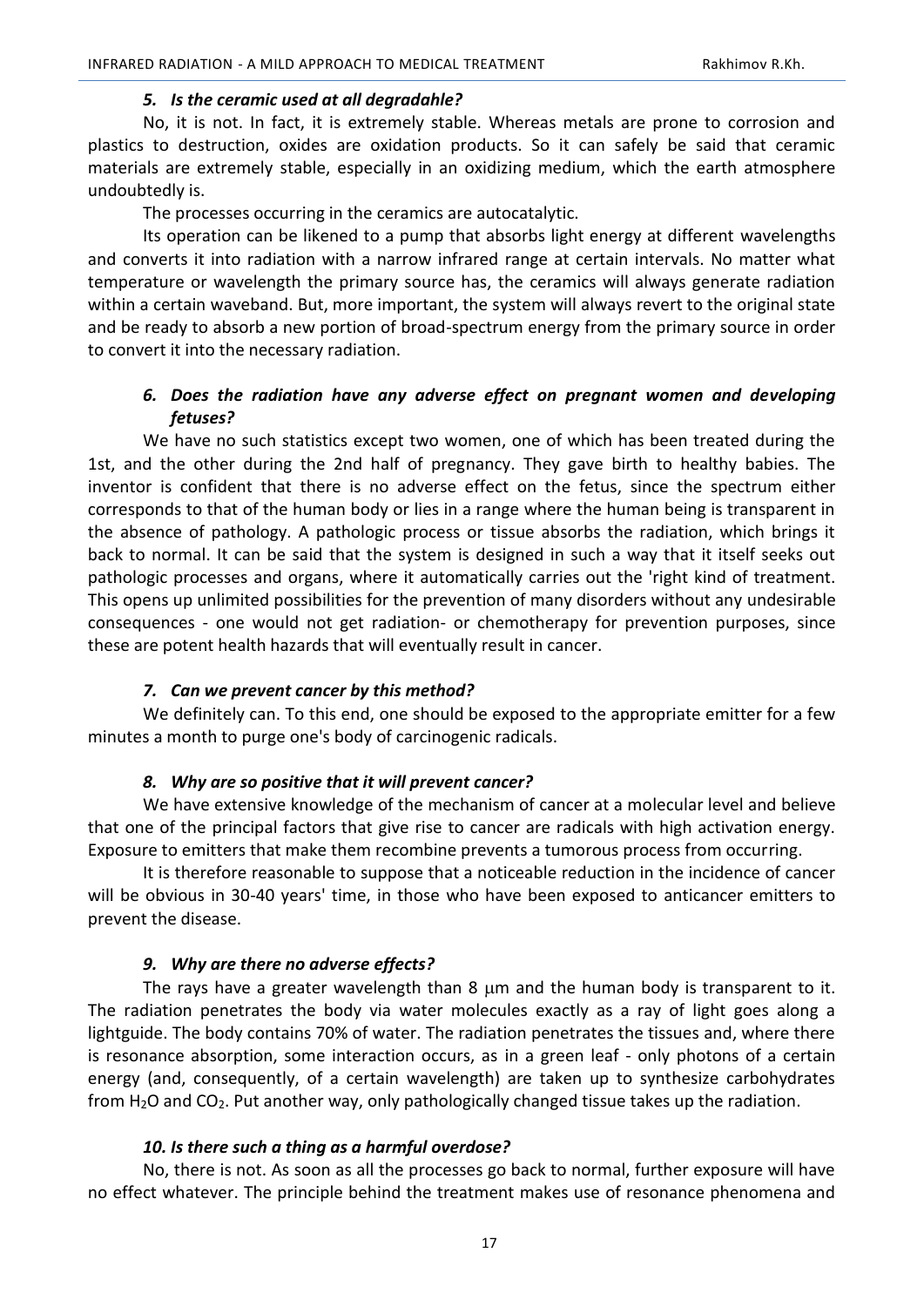so, once the resonance areas are healed (that is, we observe that nothing is occurring) the body becomes transparent to the IR radiation from our emitters. However, this does not apply to conventional IR sources, since these are not resonance ones.

## *11. Can using your method normalize body weight?*

Considering that we bring all metabolic processes to normal, it is reasonable to expect that body weight will also become normal. This is what happens in reality. In virtually all the patients that have completed a course of resonance therapy the weight has become almost normal. Two examples will suffice.

*Example: Patient A., male, born in 1950, presented with a diagnosis of intestinal dysbacteriosis. He complained of frequent stools of undigested food and a weight loss. Had been ill for two years; had repeatedly given faecal specimens - no pathogenic microflora had ever been detected; had taken medications, which had produced shortlived improvements. Examination results: a weight deficiency of 21% (for a height of 188 cm the body weight was 70 kg), the skin was pale, its turgor reduced, and the patient himself was sluggish and apathetic. The patient was treated by exposure to the GI(s) emitter in the intestinal area for 15 minutes, the GI CT one for 20 minutes, and a combination of the GL(b) and KL(b) ones as a general course for a week. The stool was normalized after the first session, and stamina improved after the 5й. The patient received a 2-week therapy course.*

*Observation for a year has revealed that no intestinal disorders have occurred and the patient has gained 14 kilograms.*

*Example: Patient D., male, born in 1960, was admitted with a diagnosis of obesity. At a height of 164 cm the body weight was 103 kg. He was given a general course of therapy by means of infrared emitter for a month, which brought about a reduction in body weight There have been no follow-up courses. It is more than 2 years after the treatment, and he now weighs 72 kg and slicks to no diet.*

It should be borne in mind that many poisons, ie dioxin, are soluble in lipids. Therefore, a sudden weight loss brings about a massive release into the bloodstream of the poisons that have been stored in the fatty tissue in an inactive state. As fat is being lost these get into the blood plasma and produce a pronounced effect of intoxication. It follows, then, that the process of slimming should go on very slowly, in pace with the body's capabilities. To eliminate the poisons and neutralize them as quickly as possible it is recommended that slimming be accompanied by a course of treatment by means of the RC+ZB emitters.

# *12. What are the devices for household me?*

The household devices are built around halogen or incandescent lamps coated with functional ceramics. Their power is usually from 5 to 40 W. A special mask has been designed to treat sinusitis. A special apparatus 'CT' fitted with ceramic emitters (shown in the text) is intended to treat prostatic adenomas and genitourinary disorders. In some cases devices are used the size of a pocket torch.

# *13. What is the device for preventing infectious and inflammatory diseases?*

It is an incandescent lamp coated with the Gl composition, which is mounted in such a way as to provide a uniform coverage of the room. It can be kept switched on constantly, when there are people there, or as needed. Larger rooms use several such lamps or a special apparatus with a power of 100-600 W, that provides uniform illumination.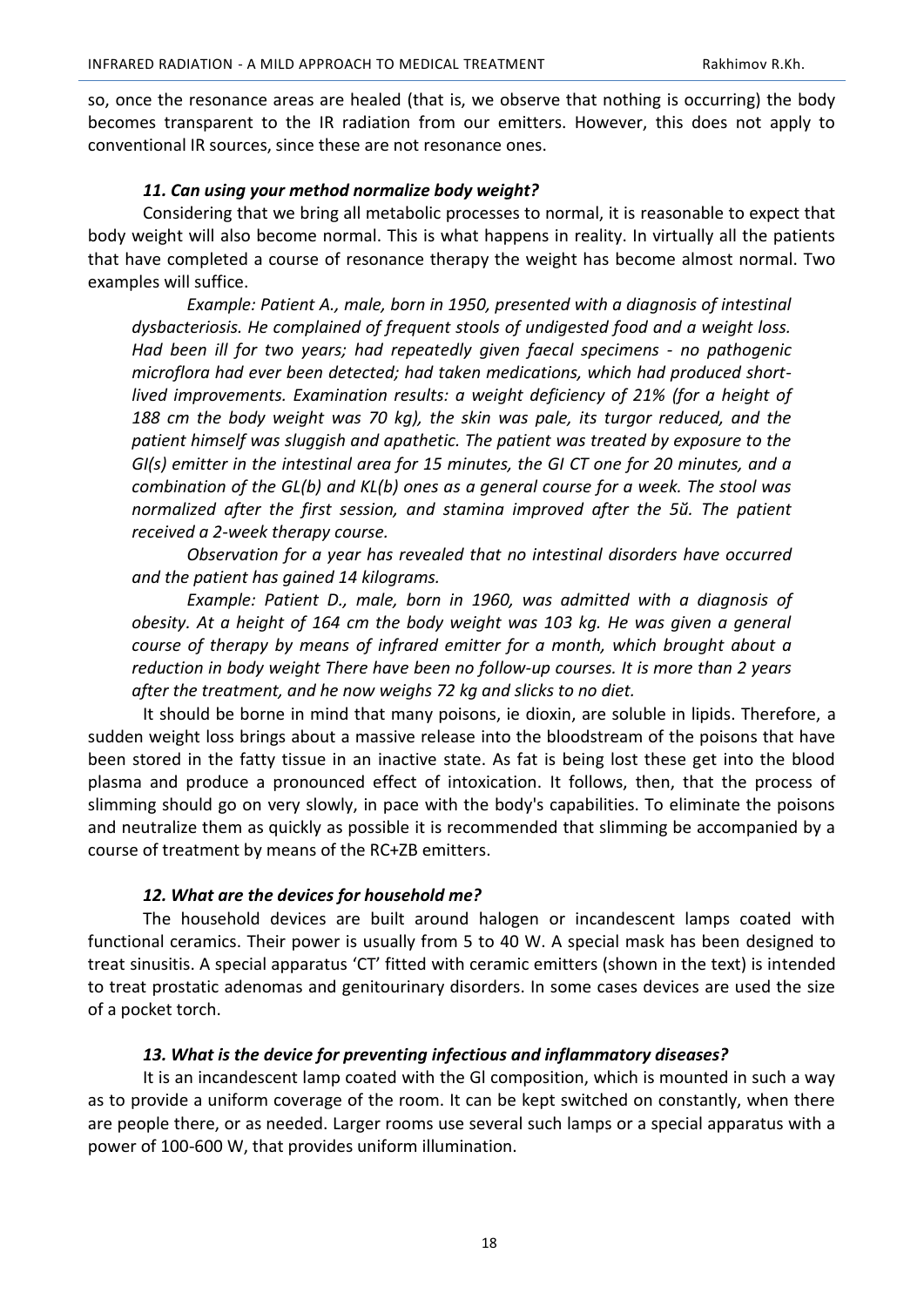# *14. What role in treating diseases do you allocate to restoring normal intestinal microflora?*

One of the necessary preconditions for normal life activity is intestinal microflora, which produges vitamins and enzymes vital to the body; its composition determines the status of the barrier function of the intestine and the level of producing antigens in the parietal lymph nodes. Quantitative and qualitative changes in intestinal microflora and its localization can cause various disorders (not only involving the intestine) and reduce the immune status.

Several years of work have shown that in virtually all patients, with various pathological conditions, and after administering chemo- or radiation therapy, intestinal microflora has been changed, and intestinal function impaired. Using the GI emitter in such cases has made it possible to restore intestinal function in 5-15 days with 3 daily exposures of 10 minutes after chemotherapy, and after radiation therapy, in 30-90 days with the same treatment schedule. In patients that have not received any other therapy it is possible to completely restore normal intestinal function in 1-2 days.

# *15. Do you think it is possible to combine infrared therapy with medicaments?*

From force of the habit acquired over many years physicians tend to prescribe antibiotics for patients to relieve their condition. In the absence of resonance infrared emitters this is entirely justified, since it can help the patients and in many cases save their lives.

Treatment by means of infrared emitters need not be supplemented with antibiotics, and their use can even produce some adverse consequences.

The thing is, the structural and energy-rich materials, vitamins, nutrients, and so on are provided by the normal intestinal microflora. A change in its composition greatly impairs the immune status and the ability to resist external and internal destabilizing factors. The use of antibiotics completely changes the composition of the microflora; therefore, it is desirable not to use them together with treatment by means of infrared emitters.

Antibiotics (laevomycetin, actinomycin D, and so on) and hormones (methyltestosterone, progesterone, prednisolone, and so on) can often give rise to malignant tumours. But, over the period of administering infrared therapy there has not been a single case where a positive result cannot be achieved'without using hormonal preparations. Moreover, patients that were taking such drugs prior to our treatment have gradually discontinued them as no longer needed.

*Examples: Patient Z., female, born in 1982, presented to the hospital with a diagnosis of dermalomyositis, polymyositis, act 2, stage 2. Personal history: has been ill since March 1996, when she first noticed skin induration on the face, neck, arms, legs and abdomen. She received hormonal therapy for 1.5 years. Signs include skin induration on the skin, hands, shoulders, forearms, back, abdomen, thighs, calves (predominantly on the right and on the extensor surfaces). The body weight was 84 kg at a height of 148 cm. Treatment continued for 3.5 months, with the patient being exposed to the ZC(b) emitter for 5-15 minutes twice a week, the RC(b) emitter on a floating schedule, the KL(b) emitter for /5 minutes daily, the GI(s) emitter in the intestinal area for 15-20 minutes at a lime for a month, and the KL(s) emitter in the thymus and pancreatic areas for 2 months. As a result of the therapy, the skin induration has disappeared, the skin colour has gone back to normal, the turgor is preserved, she does not take hormonal medications, and the body weight has decreased to 60 kg. The treatment continued for 3.5 months.*

*Patient D., male, presented to the clinic with a diagnosis of allergic-rhinitis. Personal history data: has been ill for 25 years, repeatedly received outpatient treatment; periods of remission lasted for up to 4 months, then decreased to 1 month and by the time of presentation had stopped completely. He had to take drugs that*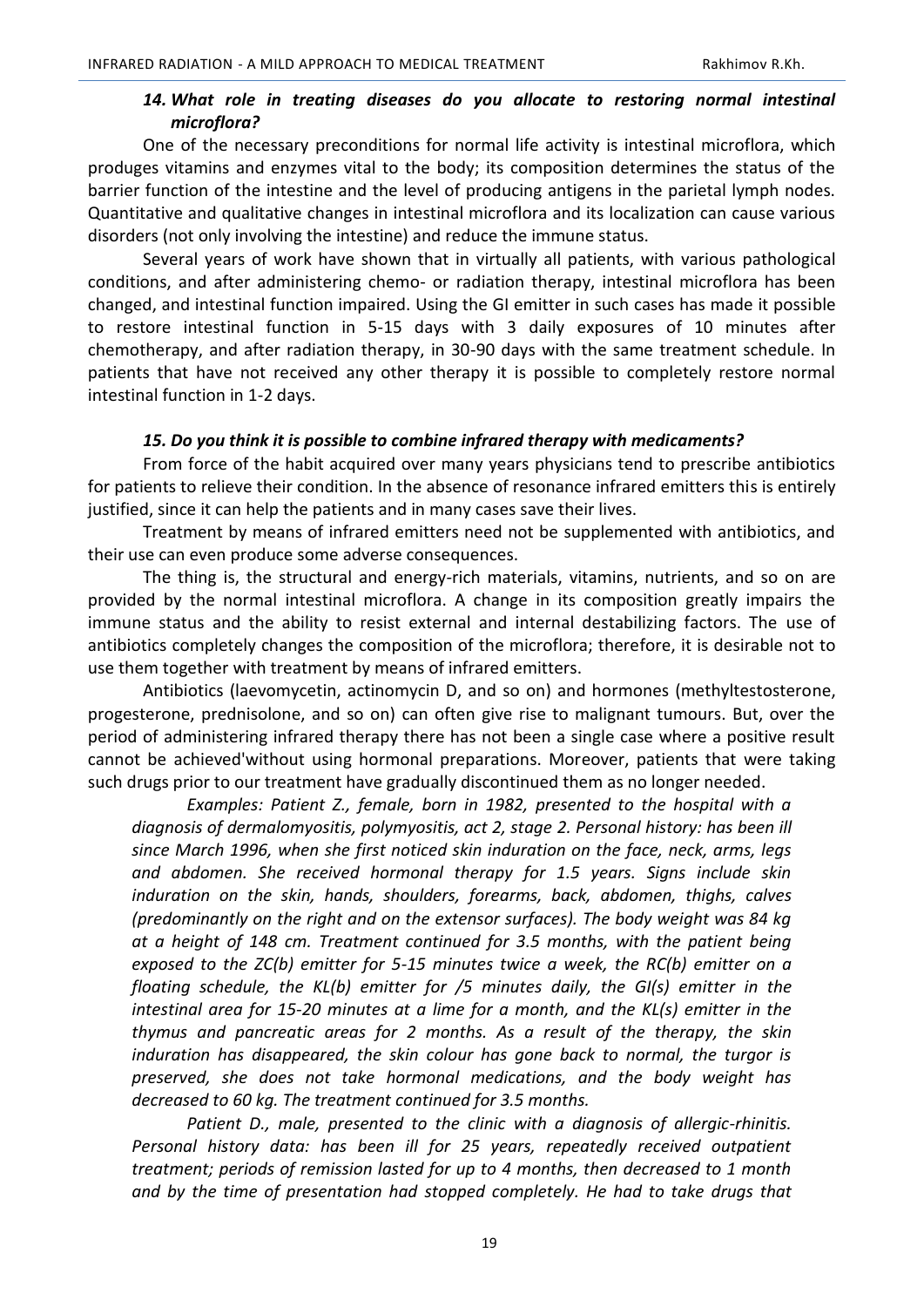*improve nasal breathing- naphihyzinum, halazolinum, sanorinum - as well as kenalogum parenterally. Treatment continued for 2 weeks; he received a course of exposure to the Gl(s) + ZB(s) emitters in the areas of the gallbladder and adrenal glands, a general course, the GI(s) emitter in the intestinal area, and the ZB(s) for the vertebral column combined with a massage. The treatment has enabled him to discontinue the drugs, and nasal breathing is now unimpeded.*

#### *16. Can one stop taking vitamins during treatment by means of infrared emitters?*

People tend to see vitamins as a panacea. They are convinced that vitamins are the best weapon against myocardical infarction, insomnia, frayed nerves, arthrosis, and even cancer. Are they really that useful?

Recently medical workers have raised an alarm. Finnish scientists have abruptly discontinued tests they were conducting on volunteers. The conclusion they have come to is unfavourable: neither pills' containing  $\beta$ -caroten nor vitamins A, C and E will protect us against cancer. The World Health Organization recommends against wasting money and taking vitamins as an anticancer prophylaxis.

To keep metabolic processes going the body needs nutrients in a bound form. This applies to vitamins as well, since they are extremely active substances with a broad spectrum of effects on the enzyme system. When taken in normal doses, purified vitamins can be combined by the body into complexes and stored. But if the doses greatly exceed the need and the body cannot convert the surplus into an inactive form, one or another form of hypervitaminosis will manifest itself. A surplus of vitamins can do grave and sometimes irreparable harm to health. By contrast, in natural compounds most vitamins are in an inactive form, and so the level that can trigger a hypervitaminosis is much higher.

Synthetic vitamins have different properties from natural ones. No scientist has any doubt that vitamins play a key role in metabolic processes, but the fact persists that vitamin pills can have adverse effects, which virtually never happens when vitamins are consumed with natural products. In all likelihood, this has something to do with the fact that plants contain up to 10,000 various compounds, some of which prevent the vitamins from taking effect immediately.

Statistics shows that when children suffering from rickets were given large doses of vitamin D, instead of recovery their condition deteriorated.

How can this be accounted for?

Prescribing vitamin D in the right amount usually restores the normal ratio of calcium and phosphorus salts- and sufficient calcium accumulation in the bones. Excessive vitamin D triggers calcium removal from the bones and they soften again. The signs resemble vitamin deficiency, but there is one important difference: in hypervitaminosis the calcium is not eliminated from the body, since it builds up not in bone tissue but in internal organs such as the kidneys, heart muscle, vascular walls and other tissues. Therefore, if vitamin D administration is not discontinued promptly, the bones and internal organs may suffer permanent damage due to bone decalcification and the calficication of internal organs and tissues.

Vitamin A hypervitaminosis brings on symptoms and signs of severe poisoning: a headache, alopecia, nausea and weakness. German specialists maintain, that vitamin A softens bones, and Swedish medical workers have established that a daily dose of 1.5 mg reduces the density of the femur by 12%.

Hardly anybody can be found who is afraid of an excess of vitamin C. Is it really entirely harmless, or can it trigger hypervitaminosis? The adverse effect of vitamin C is closely associated with its role in physiological development. Unlike other vitamins, it has a broad protective effect on the body. Adequate supply with vitamin С is vital for the activity of many enzymes; it has a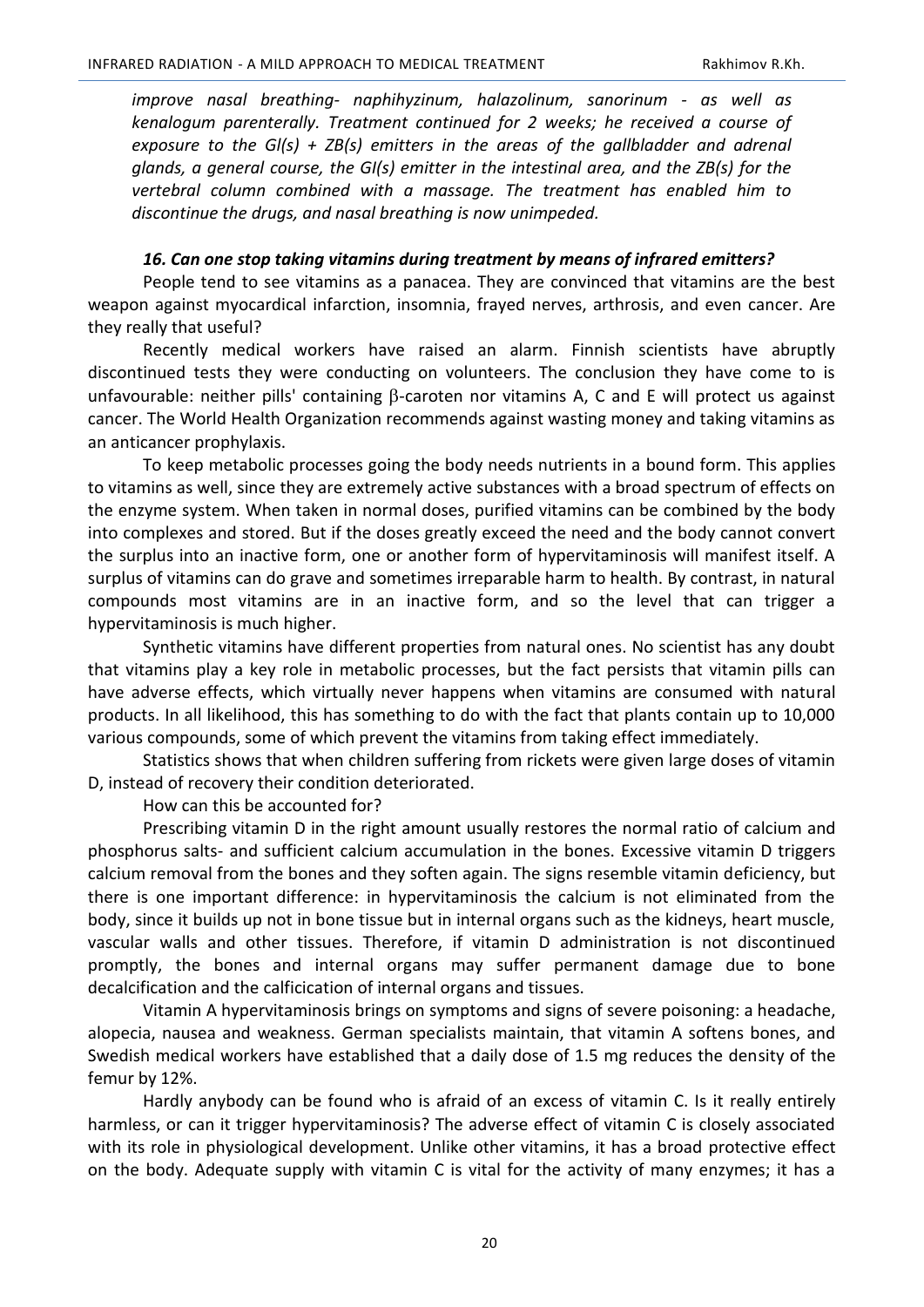direct effect on the synthesis' of collagen, a protein that accounts for much of the body protein content, and on the formation of protein-containing hormones and nucleic acids.

In the norm, no matter how much vitamin C is administered, even if the amount is great, its content remains optimal for a particular tissue. Its surplus is broken down and eliminated from the body. Adapting so as to eliminate excessive vitamin A when large doses are taken, the body continues for some time to break down and eliminate it at the same rate even after the vitamin doses have returned to normal. As a result, all tissues become greatly depleted of vitamin C. Thus, hypervitaminosis C, like other types, becomes a hypovitaminosis, and the pathological changes in the body develop very rapidly.

Hypervitaminosis С may be attended by insomnia, increased irritability, anxiety, and tachycardia. If people take barbiturates with vitamin С in doses of 0.5 g, they begin to feel hot, have a headache, insomnia, become excited, and break out in cold sweat.

It has been established that excessive vitamin С impairs the supply of the heart with structural and energy-rich materials; excessive collagen (in such cases it is synthesized in large amounts) facilitates the progression of vascular diseases. Vitamin С overdose results in metabolic disturbances, particularly carbohydrate. The primary victims are those suffering from diabetes mellitus, since it is often accompanied by angiopathy.

As it happens, vitamin С has an adverse effect on DNA as well. Daily doses of 500 mg affect heredity and may even give rise to cancer. Taking vitamin C in the form of combined mineral pills, especially if it enters the body together with iron, is equivalent to taking a poison. In the presence of ferric ions ascorbic acid can produce free hydroxyl radicals, whose increased levels trigger mutagenic effects.

It is known that nitrates, after entering the body with food, interact with the hydrochloric acid of the gastric juice, transforming into nitrous acid  $(HNO<sub>2</sub>)$ , which easily gets into the bloodstream and is carried throughout the body. On entering cells it reacts with the nucleoproteins to form oxi derivatives. This introduces defects into the nucleotide triplets, which may result in undesirable mutations. To neutralize the harmful effects of nitrites, meats have come to be treated with ascorbic acid. This, in turn, leads to the formation of dehydroascor-bic acid. Unfortunately, before the acid in question is available, a lot of intermediate products emerge, mainly free radicals. These resemble vitamin С to such an extent that the cell is deceived and engulfs the aggressive molecules capable of damaging tissues. The consequences include myocardial infarction, cancers, and so on.

Recent research indicates that large intake of vitamin C (in excess of 1000 mg) contributes to the formation of renal calculi.

Vitamin  $B_6$  in large amounts can cause rashes and vertigo accompanied by cramps and, if administered for a long time, suppress the anticoagulant mechanisms. Vitamin  $B_{12}$ , especially in conjunction with vitamin  $B_1$  often gives rise to allergic reactiosn, inflammation of the oral cavity, and polycythemia.

A distinction should be drawn between natural and synthetic vitamins. This means that, while not differing in their effects in normal amounts, synthetic vitamins produce a hypervitaminosis in excessive amounts.

It follows from the above that, if treatment by means of infrared emitters completely restores metabolic processes, it is sufficient to restore the natural supply of vitamins with food. If somebody cannot stop taking synthetic vitamins, it is necessary to make sure he does not have an overdose, regardless of the method of treatment.

We recommend combining therapy by means of the infrared emitter with consuming natural juices and various salads containing vitamins in a natural form, and with using biopreparations that normalize the status of the intestinal microflora (bifidumbacterinum, lactobacterinum, collibacterinum and so on).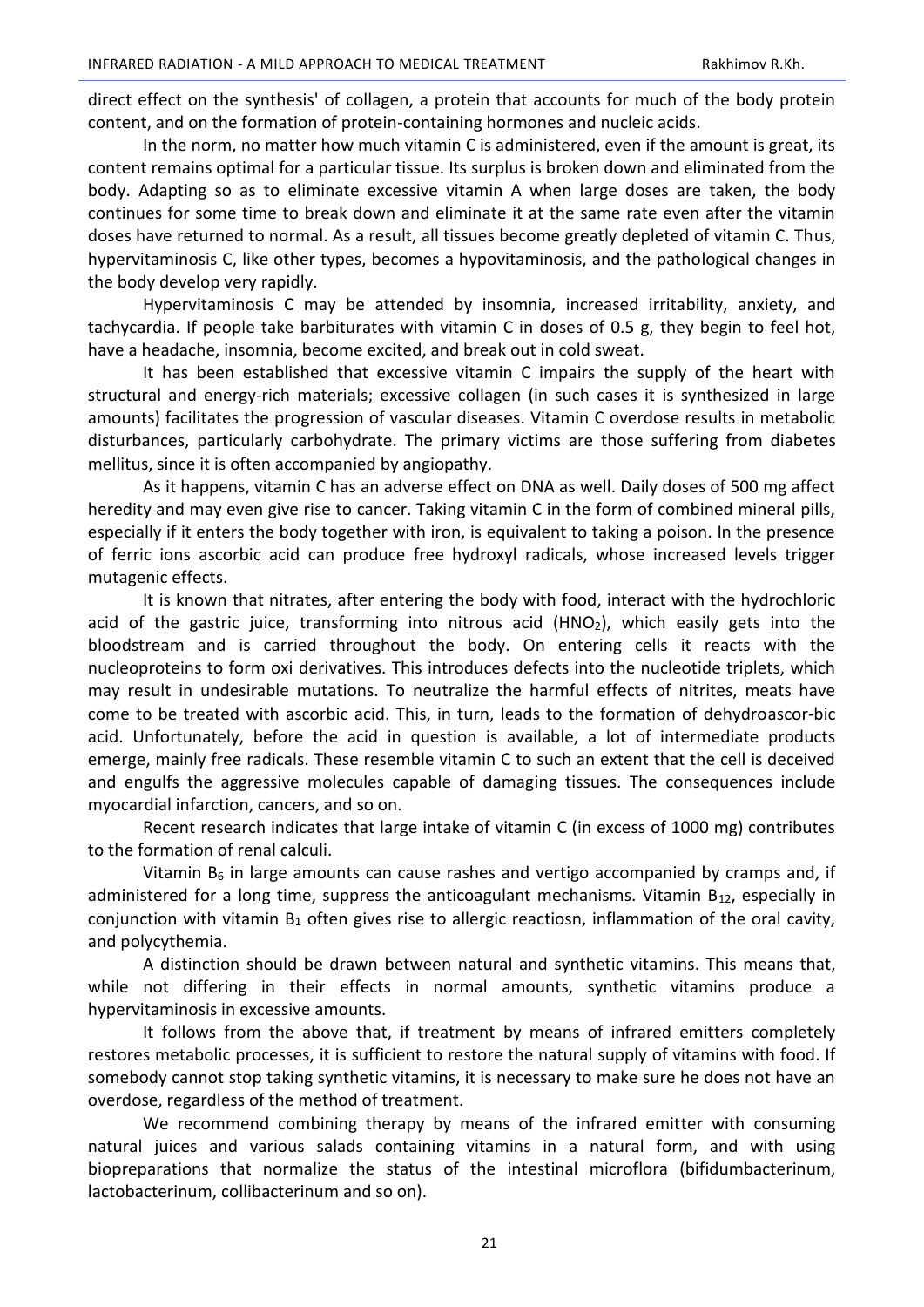## *17. Can your method be used to treat psoriasis?*

In the course of research and medical practice we have had good results for treating the gravest forms of psoriasis. We have found that this condition should be classified according to its aetiology. This can be: infection (bacterial, fungal, viral, protozoan), chemical poisons (pesticides, herbicides, dioxin, dyes, paints, and so on), heavy metal ions, which interfere with the action of the enzymes, impaired circulation, hormonal imbalances, impaired endocrine function (the adrenal glands, pancreas, and so on), intestinal microflora, and the presence of microorganisms in the stomach (such as Campylobacter). The duration and type of treatment by means of infrared emitters depend on the type of psoriasis and the combination of the above factors.



We are certain that no ointments, creams. Dead Sea water and so on will cure psoriasis; all they do is alleviate the signs without affecting the root cause.

*Example: Patient N., male, born in 1982, presented with a diagnosis of generalized psoriasis, progressing course, mixed type. He complained of eruptions all over the body with intense itching, irritability, sleep disorders, and impaired appetite. Personal history: along with a diagnosis of 2nd degree adenoid vegetations made at the age of 4 he was diagnosed as suffering from pseudopsoriasis. After excising the adenoids the signs of pseudopsoriasis disappeared. In 1993 flaking spots 25 mm across appeared on the scalp.* 



*Pictures of the patient taken before, during, and after the treatment.*

*For 2 years he was treated ai the hospital for skin disorders, which resulted in a complete remission of the disease. In 1996 the scalp and trunk broke out in plaques the size varying from a pinhead to 25 mm across. From 6 October 1966 he was prescribed treatment by means of an apparatus 'Salute' (devised by Dr Fischer's company in Vaduz in cooperation with scientists from many countries; it is a device generating pulsating current that creates a magnetic field to be used for treatment). In the course of*  treatment (the 5<sup>th</sup>-6<sup>th</sup> sessions) the number and size of plaques increased (the user *manual envisages a possibility of recrudescence), and the process progressed rapidly. The condition deteriorated until November 1996. He had been repeatedly treated at the Central Institute for Skin and Venereal Disorders in Moscow, had taken hormones and cytostatics, and been treated by folk medicine practitioners. No improvement, however, had been achieved, and the process had been progressing.*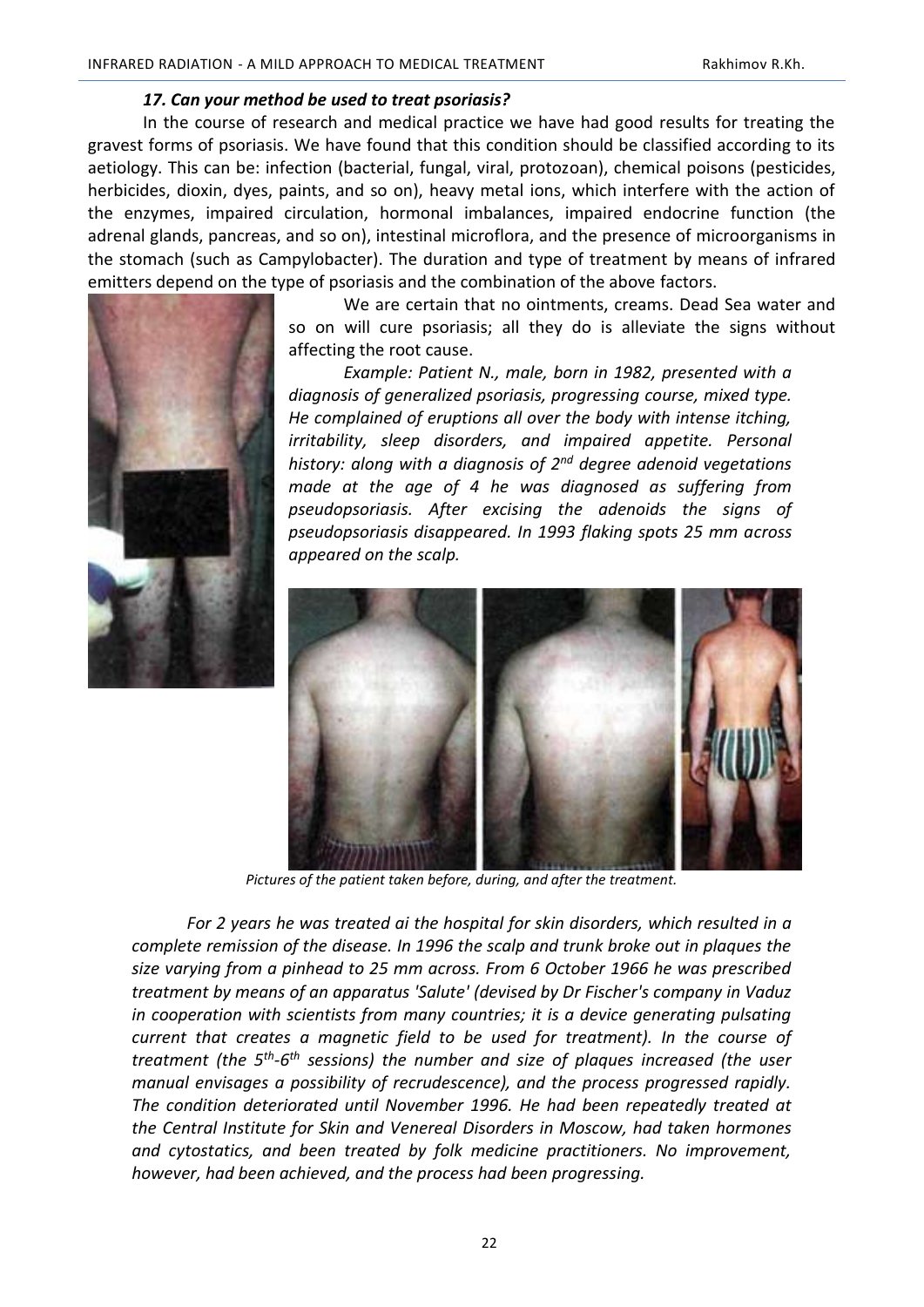*Examination revealed that on the skin of the upper head, face, arms and legs there were plaques of a congestive red colour covered with overlapping silvery scales. The eruptions covered 80% of the total skin area. The nail plates were pitted.*

*For. 3 months the patient was given therapy by means of resonance infraredemitters GlandKL. After the 10th session the process was stabilized, and the itching stopped. After 1.5 months the face, neck andback almost cleared of the eruptions. By the time the treatment was finished the skin was completely free of pathological elements.*

*The patient has been observed for 3 years by the doctors of the hospital, and no recrudescence has occurred.*

# *18. What do you think of the problem of oxidative stress and of the use of oxygen for medical processes, considering the processes at a molecular level?*

Stress is part and parcel of life, a special state of the body, that occurs as a result of a negative emotion, overeating, overexertion, infection, too high or too low an ambient temperature, and so on. It is also caused by such oxidants as ozone, peroxides, and paramagnetic oxygen derivatives.

Strange as it may seem, oxygen that is so essential to vital activity is toxic to any organism. Animals do not die of exposure to the air only because of the sophisticated biochemical defence mechanisms nature has endued them with. But the protection is not absolute; it has its limitations. So no organisms have evolved on Earth that would thrive in an atmosphere containing more oxygen than the air does. In an atmosphere of pure oxygen any mammal dies relatively quickly. There are also anaerobic creatures that die in an atmosphere containing very little oxygen where a «normal» organism dies of hypoxia. Is this the reason why the majority of longlivers have been born in mountains, where the partial pressure of oxygen is lower than at sea level?

The chemical bonds in molecules are as a rule formed by electron pairs whose spins are aligned in an antiparallel fashion. Oxygen is an exeption, since its molecule contains two electrons aligned in a parallel fashion. This feature prevents it from entering into typical chemical reactions involving both electrons at a time. In most cases such transformations turn out to be unfavourable for it; otherwise neither free oxygen nor organic matter in its usual forms could exist. However, this does not apply to reactions involving the transfer of one electron. Its capture by an  $O<sub>2</sub>$ molecule results in the formation of a superoxide anion-radical which triggers a chain of reactions that produce free radicals  $HO_2\bullet$  and  $HO\bullet$  followed by hydrogen peroxide  $H_2O_2$  and the abovementioned unpleasant consequences of their transformations.

On contact with oxygen organic materials undergo oxidative destruction, during which other, carbon-containing radicals form. Especially quick to oxidize are vegetable oils and animal fats. Even when kept in air they build up peroxides, hydroperoxides, epoxides, carbo-nyl compounds and other hazardous products. There are grounds for suspecting that such oxidative transformations of cellular lipids may have rather serious consequences for the body.

As a result of the oxidation of the lipoproteids by peroxides in the body over time there is a buildup of wear-and-tear pigments - lipofuscins (which are manifested as liver spots on the skin). The older a person, the more lipofuscins are deposited in the tissues. This happens in spite of active protection by enzymes such as catalase, glutathione peroxidase, superoxide dismutase that shield the cell from free radicals that can damage and even kill it.

Let us take one kind of cell - red blood cells. They live only 120 days, by the end of which they become old, more susceptible to hydrogen peroxide, and die easily. Is it possible that the different susceptibility of RBCs of different age to oxidation is a feature enabling the body to promptly recognize an aged cell and replace it with a new one? Maybe, something similar happens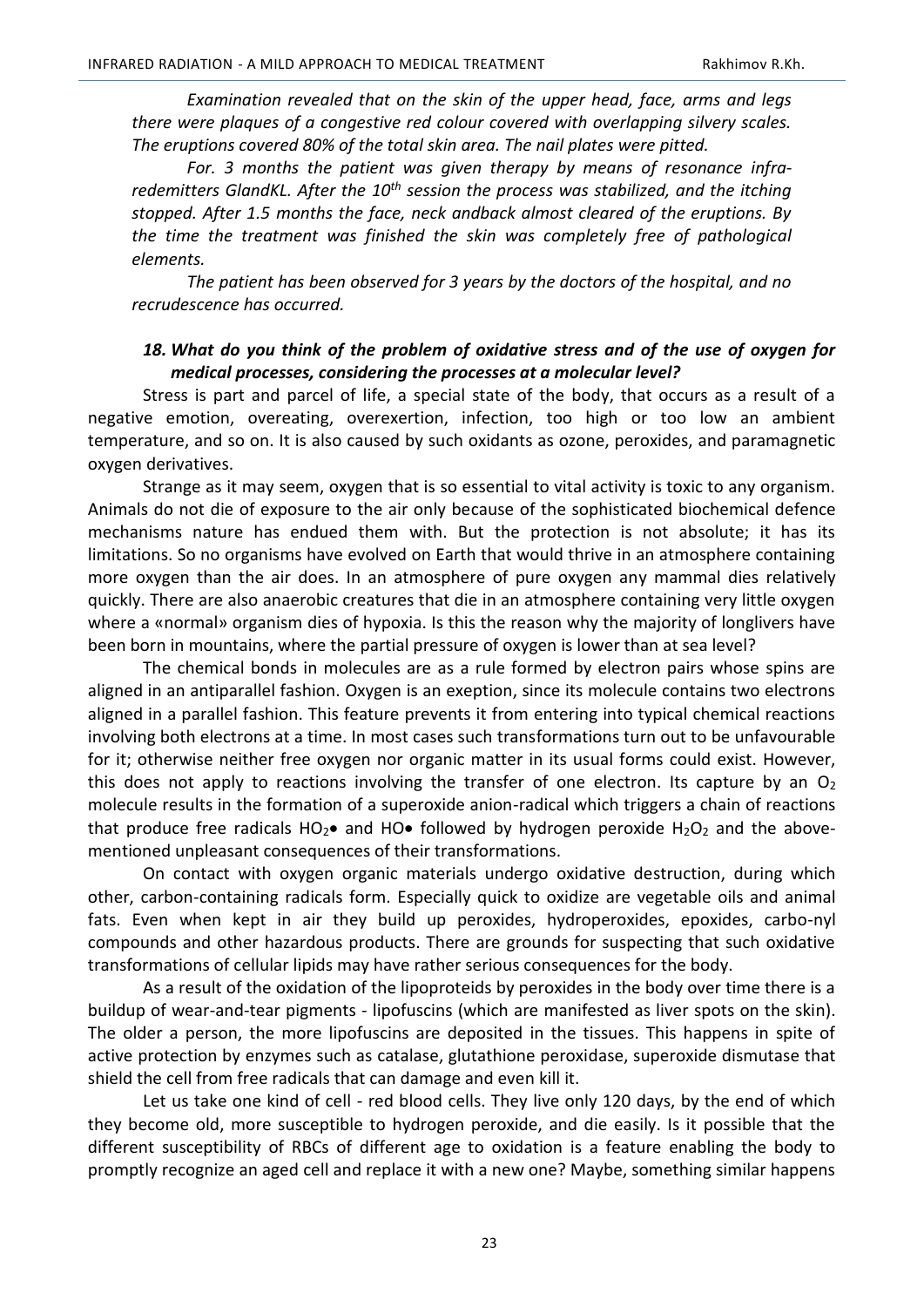to an old animal that has fulfilled its life programme? If it is viewed as a constituent cell of a superorganism termed a biological species, the comparison ceases to seem so far-fetched.

Experiments carried out on human tissue cultures demonstrate that in an atmospere of pure oxygen the most intensive peroxide oxidation resulting in a buildup of wear-and-tear pigments occurs in the tissues of the lungs, heart and kidneys. In the heart muscle, eg, their amount grows by 0.6% of the total intracellular volume every 10 years. These same organs are the ones most often involved in a pathological process.

The most prevalent external sign of old age, wrinkled skin, appears as a result of the freeradical polymerization of elastin, a protein contained in it. The reaction is initiated by oxygen. The adverse effects of oxygen manifest themselves on its partial pressure rising by as little as one atmosphere, let alone so-called hyperbaric doses nowaday widely used in health-care facilities in many countries.

In recent years some countries have seen a spate of campaigns promoting oxygen therapy (oxigenation) at home, which cannot but give concern. It should always be borne in mind that even a very good medicine, when used uncontrollably, may cause irreparable harm.

In view of the adverse effects increased oxygen levels may have on the body, one should exercise restraint in using hyperbaric therapy. Further, it has been found that in some people hyperbaric oxygen therapy, like slight irradiation, leads to adaptation. Why this happens is yet unknown; one can only speculate that the oxygen activates prostaglandin synthesis (via a freeradical mechanism) and boosts the antimicrobial defences through interferon.

Final conclusions about the causes of a reduced, and in some cases an increased, body resistance to oxidative stress can be made only after deciphering the mechanisms that give rise to it at the molecular level.

The peculiar nature of oxygen is also manifested in the fact that the state'standard for other molecules, where all the electrons are paired, the so-called singlet state, for it is not stable, passive, but on the contrary an active, aggressive one. Usual molecular oxygen 302 can be converted into active  ${}^{1}O_{2}$  by means of light in the presence of sensibilizers.

The increased activity of  ${}^{1}O_2$  arises from the fact that it is prohibited from taking part in bielectron reactions. It can therefore very easily add to the multiple bonds of organic molecules such as lipids or carotenoids. For this reason the best protection from its action can be p-carotene, a pigment contained in carrot and the skin of ripe tomatoes. It has been proved that the photosensitivity of a body can be reduced by a simple ploy of ingesting carotene. This method is considered the most effective in treating various porphyrias (photodynamic disorders), even very grave ones.

Singlet oxygen can react with saturated molecules as well, if these contain sulphide groups or ammonia residues, for example, with amino acids and proteins. Moreover, its adverse effects is greatly exacerbated by so-called xenobiotics - substances that get into the body from the surroundings. These include the products of tobacco dry distillation, ethanol, andsome chlorcontaining compounds. This is another argument against the permissive attitude towards smoking and alcohol drinking that still persists in many unenlightened people.

It is the cells of the liver, kidneys and spleen that specialize in detoxifying foreign substances entering the body. The'simplest model of the processes that occur there and that employ mechanisms of single-electron oxidation and reduction can be the reaction of carbon tetrachloride with primary amins. Its first step is as follows:

 $CCl_4 + NH_2R \rightarrow [CCl_4...+NH_2R] \rightarrow CCl_3 + Cl + +NH_2R$ 

It produces a couple of radical species: a cation radical of an amino acid, one of those making up the protein chains, and a trichloroethane radical. The fate of the latter is extremely multifarious. The particle may be detoxified by the enzymatic protection mechanisms, but at the same time it may give rise to harmful substances forming as a result of quite ordinary chemical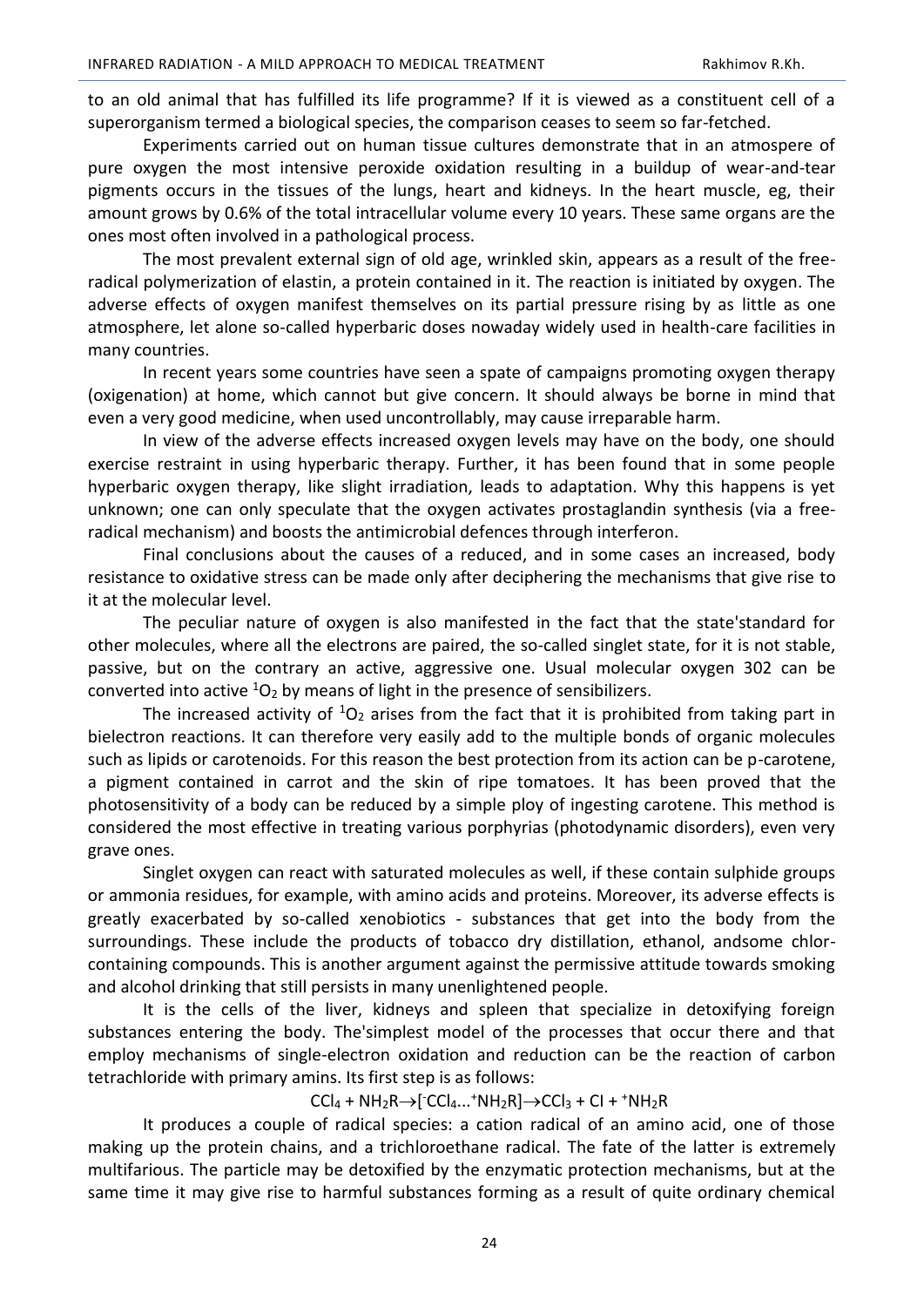reactions. Among these are atomic chlorine and the  $HO\bullet$  radical, the same as forms in the course of hazardous oxygen transformations, as well as phosgene, hydrogen chloride, and carbon monoxide known for their toxicity...



Then is it not the case that aging is a result of the progressive degradation of the enzymatic protection mechanisms and uncontrollable, destructive processes increasingly come to the fore?

Excessive exposure to oxidants, including air, can give rise to pulmonary, vascular and other disorders. Factor in the fact that urban air contains not only the oxidant but also incomplete combustion products, lead compounds and other contaminants that can act as xenobiotics, and the paradoxical conclusion suggests itself that the more deeply we breathe the faster we age. Each of us comes into direct contact with this air 25,000 times a day at the entire surface area of the lungs, which is about 80  $m^2$ .

The processes of breathing and energy exchange, although dependent on a number of factors, are controlled by the hormonal systems of the body and the nervous system. First of all it is thyroid hormones, thyroxine and triiodothyronine, that come to mind. It is known that patients suffering from thyroid hyperfunction - hyperthyroidism - consume 1.5 times as much oxygen as healthy people. By contrast, in thyroid hypofunction - myxoedema - oxygen consumption is greatly reduced.

However, the thyroid hormones are by no means the only components of the endocrine system that affect gas exchange and oxygen utilization. These processes are very actively stimulated by noradrenalin responsible for homeostasis, as well as histamin, glucagon, somatotropin, and the male sex hormone testosterone. On the other hand, the 'figth or flight' hormone adrenalin and other stress hormones - adrenocorticotropic, cortisol, corticosterone, aldosterone - greatly suppress oxygen utilization and lower maximal oxygen consumption in humans and animals. Evidently, rather than the localized action of one or another substance, there is an entire sophisticated system of hormonal regulators that are in turn controlled by the central nervous system.

This point of view was formulated and substantiated by V. S. Gorozhanin, a researcher of the National Research Institute for Physical Culture. He classified all people, regardless of training and health status, into two polar types. The first is an aerobe that responds to prolonged exercise by abruptly raising the levels of noradrenalin, somatotropin, thyrotropin, testosterone, glucagon and so on. Such a person needs a lot of oxygen, and he has high maximal oxygen constumption. The second type, an anaerobe, in response to exercise greatly increases the levels of adrenalin and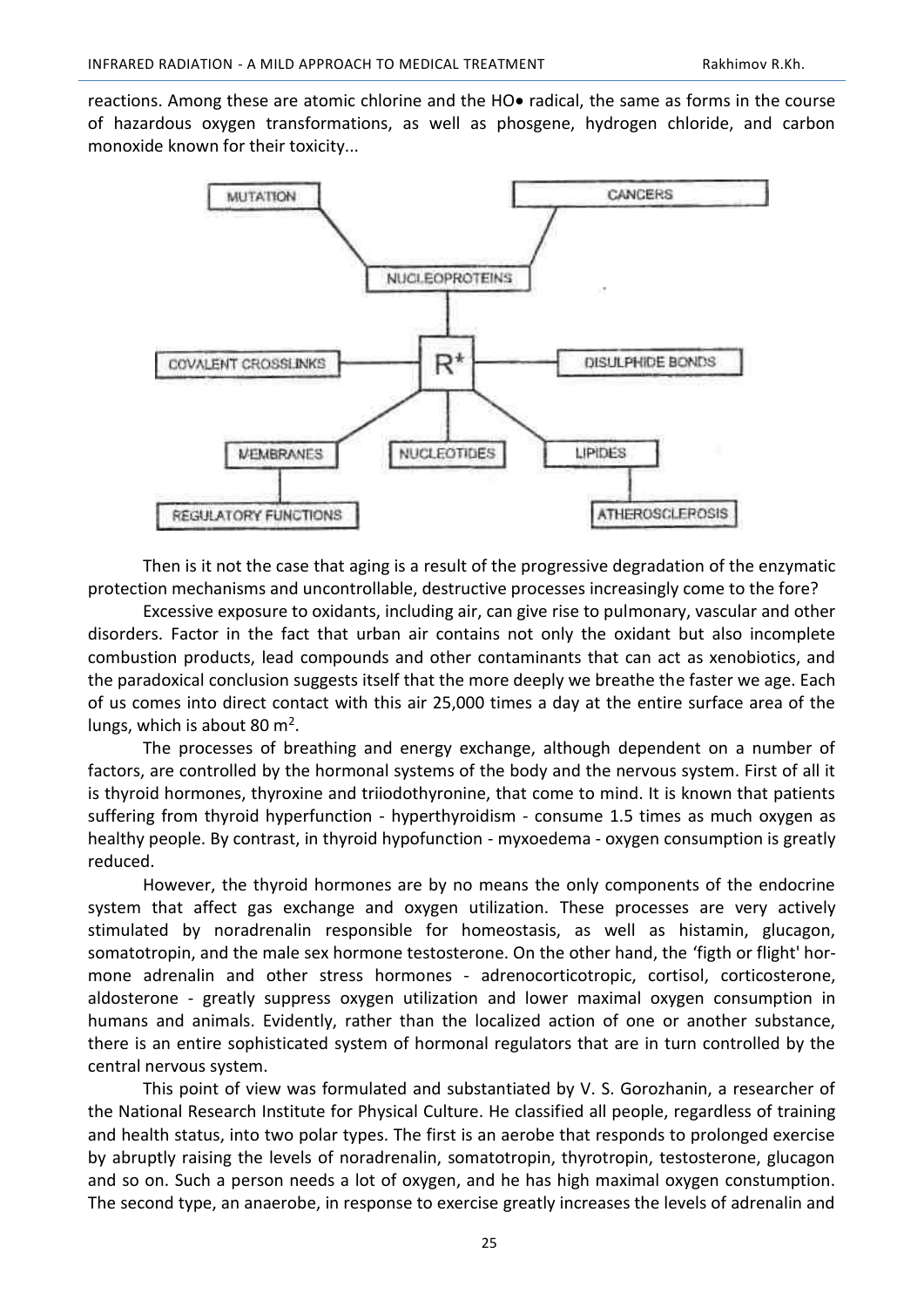all the stress hormones - ACTH,  $\beta$ -endorphine, Cortisol, and aldosterone. The blood of such people quickly builds up the lactate, their heart rate greatly increases, and the maximal oxygen consumption falls.

Neither type should be considered good or bad. Each is matched by a peculiar type of activity of the nervous system. Aerobes - usually not very sensitive people - are hyposensors; by contrast, anaerobes are restless and sensitive and hypersensors. To aerobes belong sportstmen whose sport demands stamina, as well as people suffering from bronchial asthma, allergy, hyperthyroidism, and to anaerobes, sprinters, weightlifters and people suffering from neuroses, hypertension, obesity, and atherosclerosis.

## *19. What do you think of the use of ultraviolet irradiation in medicine?*

Exposure to UV radiation gives rise to free radicals with high activation energy which will produce the same effects as result from exposure to hyperbaric oxygen concentrations. Besides, UV radiation promotes theformation of ozone, a powerful oxidant. Therefore exposure to UV radiation automatically results in an oxidative stress.

It should be pointed out that we produce our own infrared radiation without which life would be impossible. Its wavelength is 9.36 µm. As is known, quantum energy is inversely proportional to wavelength. The UV range extends from 0.18 to 0.44  $\mu$ m. Consequently, the quantum energy of this radiation may exceed our own fiftyfold. This is equivalent to a bomb exploding inside the cells. The human enzymatic system can withstand UV radiation to a certain extent. Again, it depends on whether the UV radiation is used alone or in combination with other regions of the spectrum. The natural radiation spectrum (of the sun) has an IR range as well, which activates the body defences; therefore, natural UV radiation is not as harmful to the body as that generated artificially, since mercury or xenon lamps do not generate IR radiation.

# *20. Does your method belong to alternative medicine?*

Our method is based on the principles of mainstream medicine. The only distinction is that we consider processes at a molecular level as well.

# *21. Can you say that you have found a panacea?*

By no means. Indeed, our method can solve many problems formerly considered insolvable or, although solvable, involving pronounced adverse effects. These include treating viral diseases, normalizing intestinal microflora, destroying pathogenic microflora, dispersing pathological tissues, and normalizing the cholesterol balance. But I can confidently say that it will not enable lost organs to grow again or birth defects to be corrected. In such cases resonance therapy can only alleviate the condition of the patient, eg by speeding up wound healing, relieving pain syndrome, and normalizing metabolism. The live organism is such a complicated system that disturbances of its normal functioning are complex. Part of the restoration work can be done at a genetic level, in other cases only pharmaceuticals are effective, and in still other cases only surgery will do. Our method is another complement to the overall armory of medicine. Only a thorough understanding of the problem and an adequate approach to treatment can guarantee success.

Together with treating refractory diseases, our goal is to provide protection from all diseases for a person from birth or even before. In maternity hospitals many newborns acquire a whole gamut of pathogenic infections (*Staphyloccus aurea, Bacillus aeruginosa, Proteus, and so on*). Later, catarrhal or infectious diseases, the deteriorated environment, artificial food, and so on erode his health. In all these cases we can help the patient to stay healthy. Our method can prevent cancers and cardiovascular disorders, and it alone can really cure endo-'' crine disorders, rheumatism, and tuberculosis.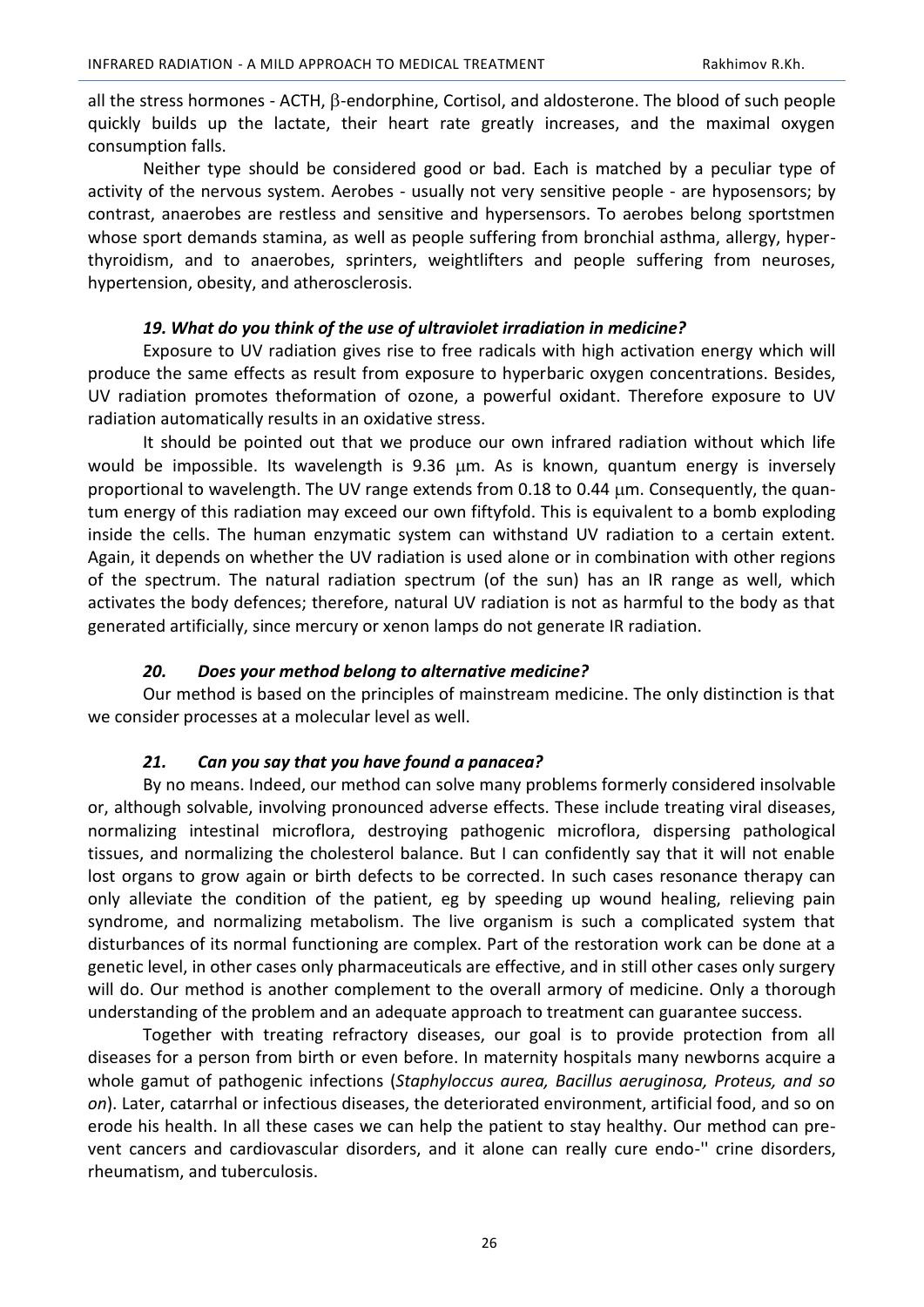# *22. Do you consider your work quite finished?*

We are just beginning it. As a matter of fact, only a concerted effort by scientists specializing in different fields can result- in a breakthrough, since the subject is at the interface of chemistry, physics, materials science, molecular biology and, of course, medicine.